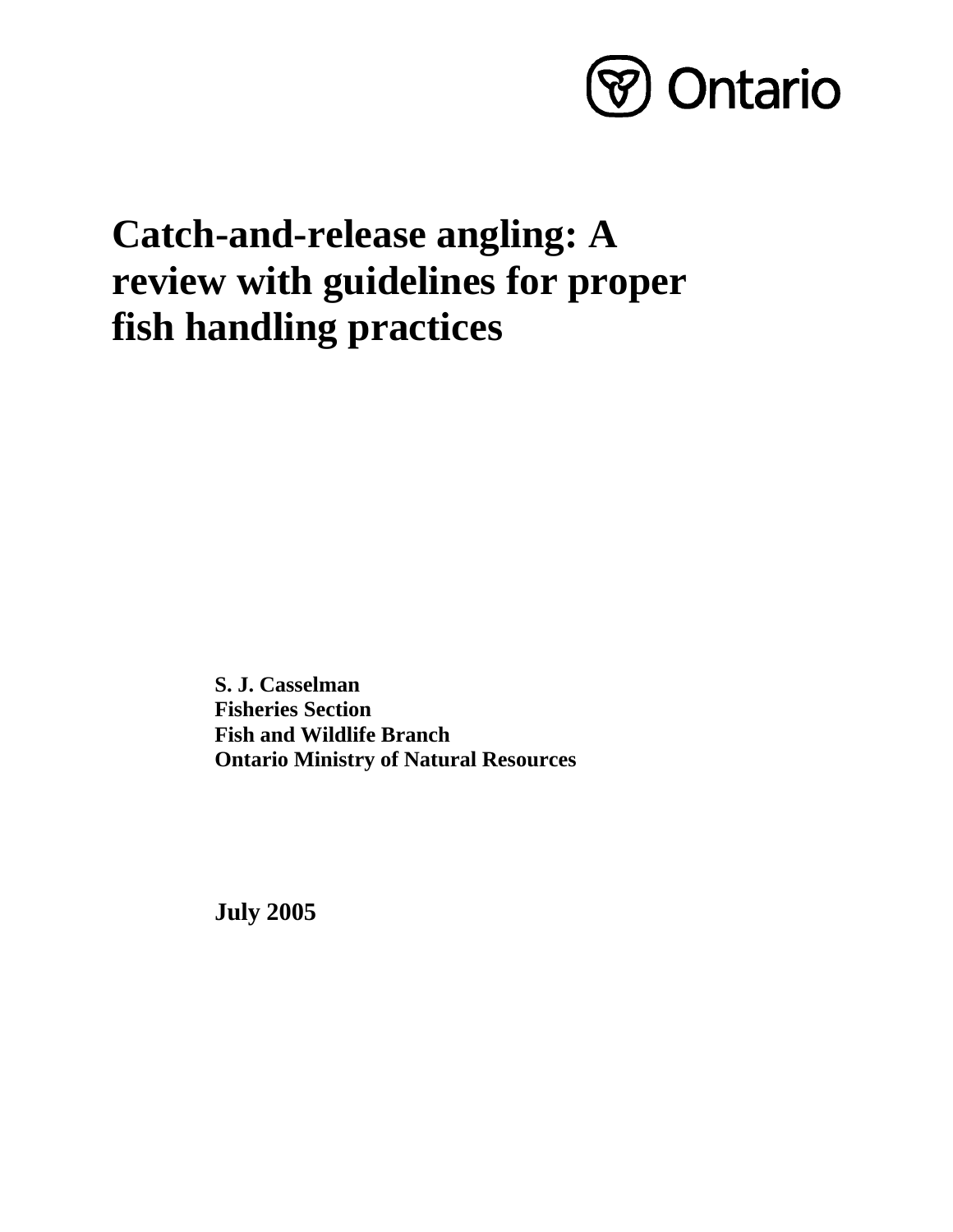This report should be cited as follows: Casselman, S. J. 2005. Catch-and-release angling: a review with guidelines for proper fish handling practices. Fish & Wildlife Branch. Ontario Ministry of Natural Resources. Peterborough, Ontario. 26 p.

> Printed in Ontario, Canada (0.3 k P. R. 05 07 15) (MNR 51968) (ISBN 0-7794-8590-4)

Single copies of this publication are available from:

Fisheries Section Fish and Wildlife Branch Ontario Ministry of Natural Resources 300 Water Street, Peterborough Ontario, K9J 8M5

Cette publication hautement spécialisée n'est disponible qu'en anglais en vertu du Règlement 411/97, qui en exempte l'application de la Loi sur les services en français. Pour obtenir de l'aide en français, veuillez communiquer avec le ministère des richesses naturelles en Ontario au 1-800-667-1840 ou mnr.nric@mnr.gov.on.ca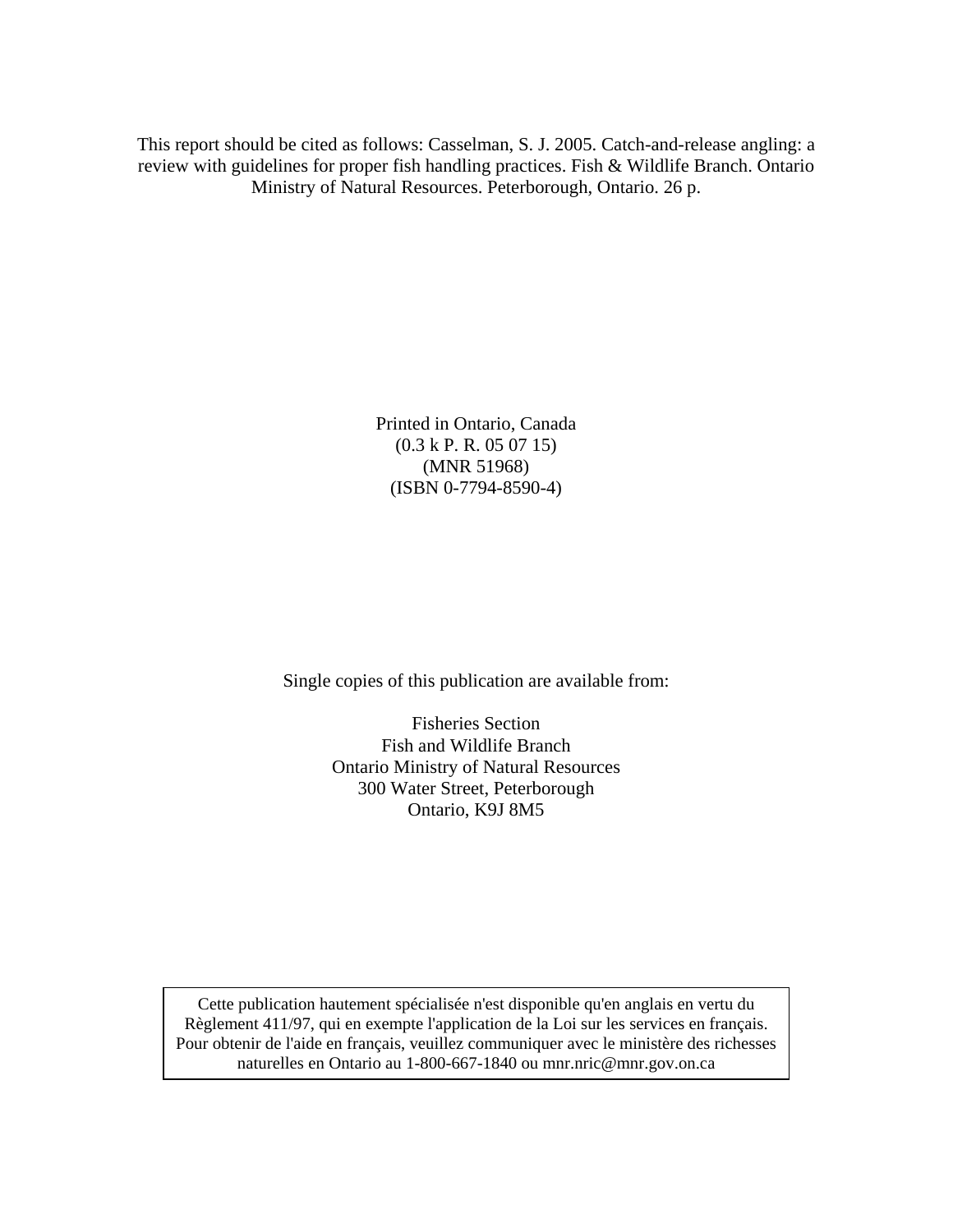# **Executive Summary**

The use of catch-and-release practices by anglers is increasing. This increase is a result of both anglers viewing the process as a conservation technique and also because catch-andrelease practices are being mandated by fisheries managers. Despite the widespread use of catch-and-release, there is generally a lack of understanding regarding the mortality caused by the practice and how variation in catch-and-release techniques may affect the level of mortality.

Fortunately, the increase in catch-and-release practice by anglers has coincided with an increase in research examining catch-and-release practices. While most of the studies to date have been species specific, there are general recommendations that can be made based on the available information.

While catch-and-release is physiologically stressful, stress and therefore mortality can be minimized by following some general catch-and-release guidelines. Gear should be appropriate for the species being angled, allowing for quick retrieval. The use of barbless hooks and circle hooks should be considered to reduce the amount of time required to release fish. Air exposure should be minimized and fish should be released quickly. Depth of capture, hooking location and bleeding should be taken into account when deciding on whether or not to release a fish.

When performed correctly, catch-and-release can be successful with minimal harm to the fish and should be encouraged. However, due to the variation among species in response to catch-and-release techniques, it is recommended that further research is needed to create speciesspecific guidelines.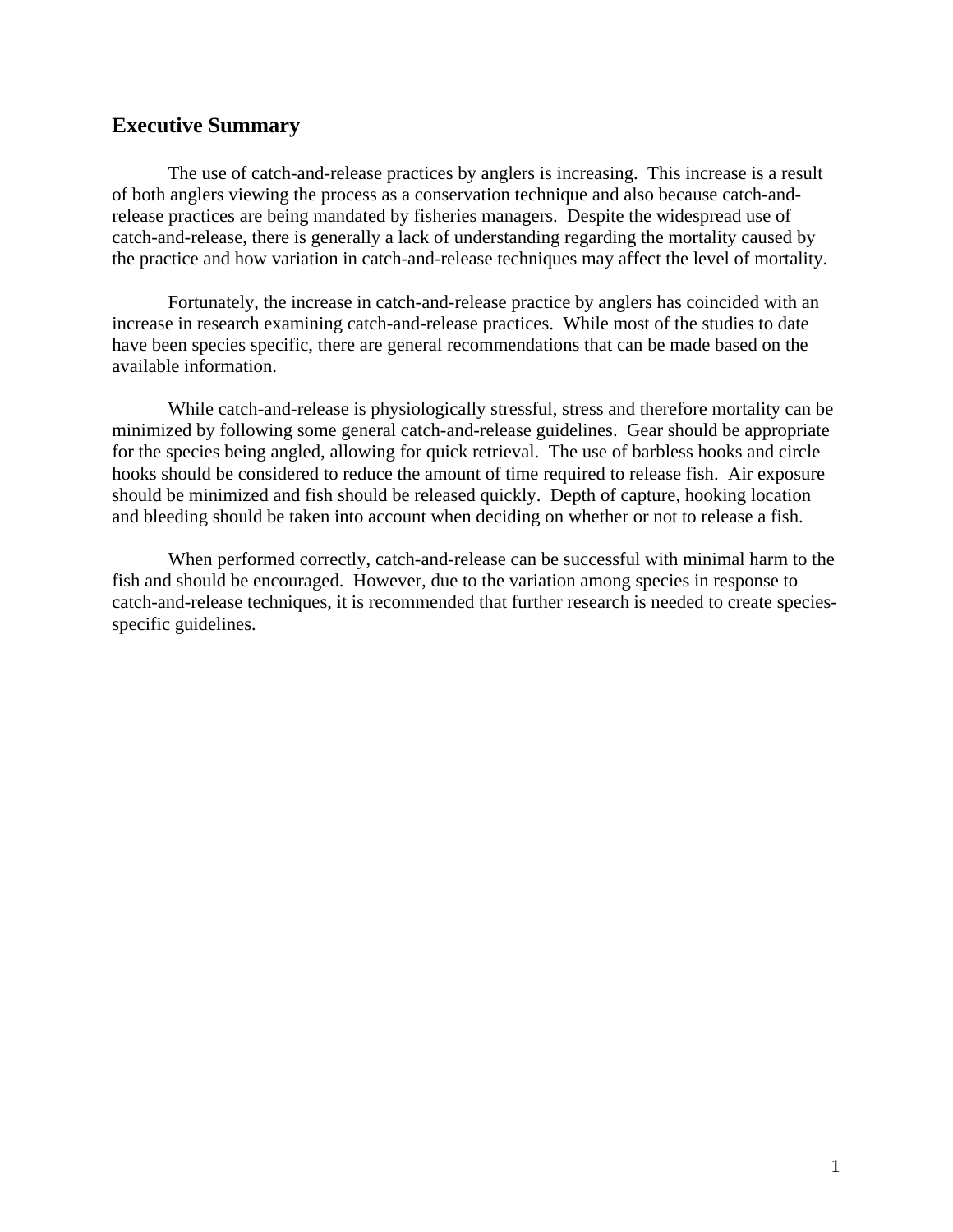# **Sommaire**

Les pêcheurs pratiquent de plus en plus la prise et remise à l'eau du poisson vivant. Cette augmentation a deux raisons : les pêcheurs considèrent que la technique va dans le sens de la conservation et les gestionnaires des pêches la prescrivent. Malgré le recours très fréquent à la prise et remise à l'eau, il existe en règle générale un manque de compréhension concernant la mortalité qu'elle engendre et l'incidence que peut avoir la variété des techniques sur le taux de mortalité.

Heureusement, l'élargissement de cette pratique par les pêcheurs a coïncidé avec des recherches poussées dans ce sens. Quoique la majorité des études à ce jour aient porté sur des espèces particulières, il est possible de faire des recommandations d'ordre général en fonction des renseignements disponibles.

Bien que la pêche avec remise à l'eau soit psychologiquement stressante, ce stress et par conséquent la mortalité peuvent être minimisés si on respecte certaines directives générales. Les pêcheurs doivent posséder du matériel de pêche approprié à l'espèce pêchée, permettant ainsi une capture rapide. L'usage d'hameçons sans barbe et d'hameçons circulaires devrait être envisagé afin de réduire le temps de remise à l'eau requis. Le poisson devrait passer un minimum de temps hors de l'eau et être relâché rapidement. Il doit être tenu compte de la profondeur de capture, de l'emplacement de l'hameçon et de la quantité de sang perdu avant de décider si un poisson doit être remis à l'eau on non.

Le poisson sera blessé le moins possible si l'opération de prise et remise à l'eau est effectuée correctement. Cette pratique dans ce cas devrait être encouragée. Toutefois, en raison des différences existant entre les espèces relativement aux techniques de prise et remise à l'eau, on recommande la poursuite des recherches afin d'élaborer des directives particulières aux espèces.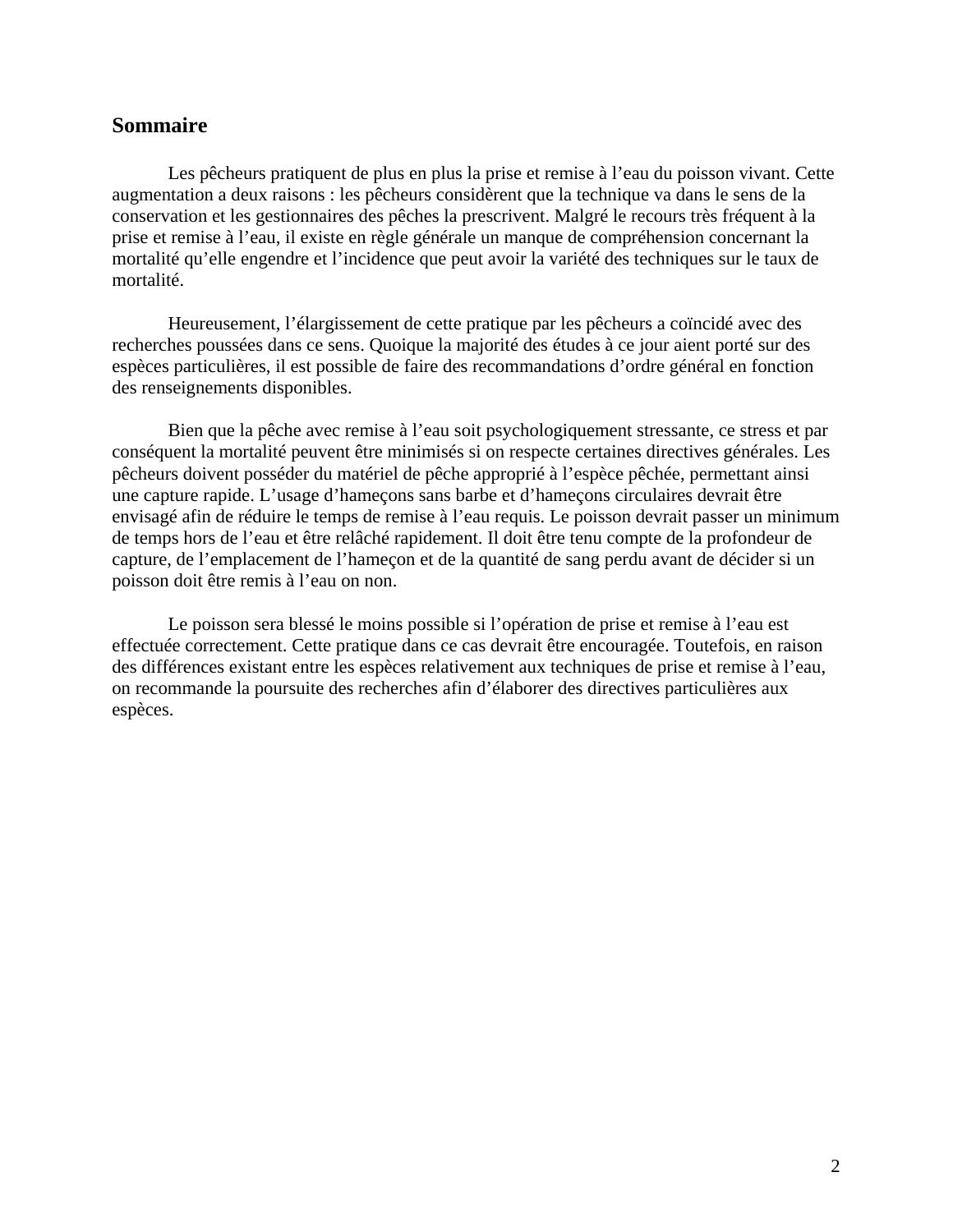# **Introduction**

 Over the last several decades catch-and-release has become a common practice among anglers. In a review of recreational fishing in Ontario, which was conducted in 2000, only 5% of anglers surveyed reported that they did not practice catch-and-release to some extent (OMNR, 2003). Catch-and-release may be practiced either voluntarily or because it is mandated. In Ontario, size limits are used as a management technique in many waters for a variety of fish species. Fish may be required to be released if they are under a minimum size limit, over a maximum size limit or within a protected slot size. Additionally, anglers may voluntarily practice catch-and-release as a conservation technique.

One of the key components to the increased use of catch-and-release practices, both by anglers and fisheries managers, is the assumption that fish which are released actually survive the experience. This assumption comes from the observation that when fish are released after being caught they generally swim away, apparently unharmed. However, research indicates that most mortality occurs some time after release (Muoneke and Childress, 1994), thus fish that appear healthy upon release may later exhibit injuries or distress caused by catch-and-release practices. Given the potential impact of mortality on the success of catch-and-release as a management practice, there is an increased demand to understand the level of mortality caused by catch-and-release and determine how various factors may affect catch-and-release survival.

The impact of mortality caused by catch-and-release practices is often underestimated by both anglers and fishery managers. From a review of 118 catch-and-release studies (Appendix 1), which, in total, involved over 120,000 fish, the average mortality associated with catch-andrelease angling was 16.2%. Thus, while many anglers may assume that by practising catch-andrelease they are having no impact on the fish population, a significant number of released fish may die. Additionally, many anglers will continue to fish after they have caught their limit under the premise that they will release all further fish caught, however they often do not take into consideration the number of fish which will inadvertently be killed as a result of this practice.

The purpose of this review is to synthesize current knowledge related to catch-andrelease angling and provide some guidelines to minimize mortality caused by catch-and-release practices. While tournament angling is increasing in Ontario, this review does not examine the special issues related to tournament practices. However, in some instances, findings from research focused on tournaments are presented, when they can be applied to non-tournament angling situations. Given the special nature of tournament angling, and their increase in popularity, a review of tournament practices should be conducted.

# **Influencing Variables for Effective Catch-and-Release**

#### **Physiological Response**

 A number of studies have attempted to determine the physiological response to catchand-release procedures (e.g. Beggs et al., 1980; Gustaveson et al., 1991; Tufts et al., 1991; Ferguson and Tufts, 1992; Cooke et al., 2003a). From these studies a number of general responses can be identified. Extended play time can result in exhaustion, this is characterised by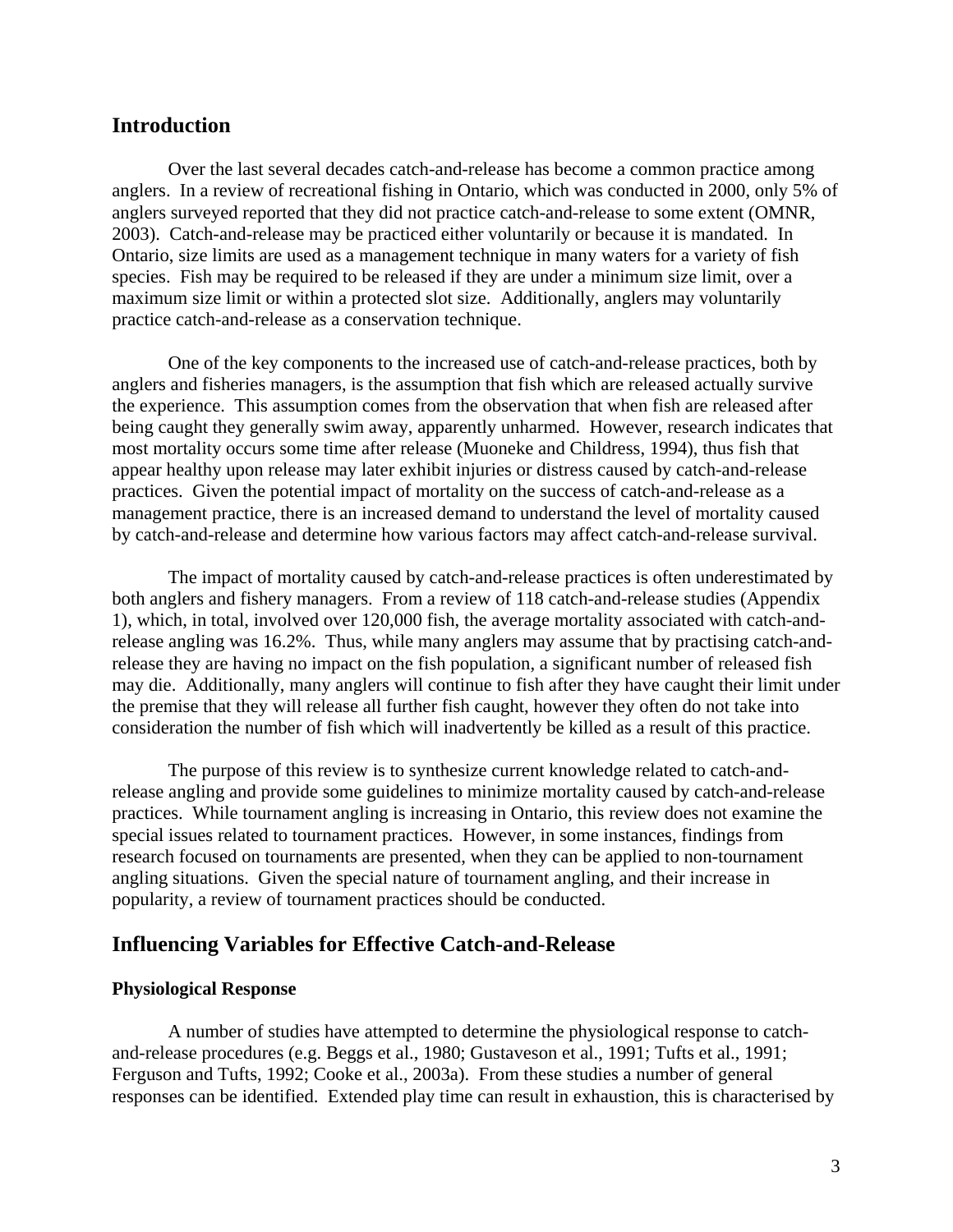marked acidosis due to the release of protons into the extra-cellular fluid from poorly perfused white muscle (Tufts et al., 1991). Specifically this causes an increase in blood lactate levels and a decrease in extra-cellular pH (Tufts et al,. 1991). Once the fish is landed, air exposure causes the gill lamellae to collapse, causing an almost complete loss of gas transfer. This results in an increase in blood  $CO<sub>2</sub>$  levels and a decrease in blood  $O<sub>2</sub>$  levels (Ferguson and Tufts, 1992). Exhaustive exercise and air exposure have been shown to produce an increase in cardiac output, with a decrease in stroke volume and an increase in heart rate (Cooke et al., 2003a). While the physiological response of fish to catch-and-release practices is relatively well understood, little is known about the cumulative impact of these sub-lethal stressors.

 Some effects of sub-lethal stress caused by catch-and-release are reduced growth, impaired reproductive success and increased susceptibility to disease and pathogens. Clapp and Clark (1989) found that the growth of smallmouth bass was related to the number of hooking events, such that hooking reduced subsequent growth. Mason and Hunt (1967) examined the survival and growth of deeply hooked rainbow trout over a four month period. They found that, of the fish that survived to the end of the experiment, there was no significant decrease in the growth of fish that were released, even for fish in which hooks were left embedded. In examining the effects of catch-and-release on reproductive success, Booth et al. (1994) found that there was no significant difference in the egg survival of angled and non-angled Atlantic salmon. Conversely, Cooke et al. (2000) found that in largemouth bass, which provide parental care to eggs, fish that were angled incurred increased brood predation and increased likelihood of brood abandonment. Similarly, smallmouth bass have been found to have reduced ability to defend their broods after being angled from their nest (Suski et al., 2003). Thus, for some species at least, evidence exists that catch-and-release may result in reduced growth and reproductive success.

 In addition to sub-lethal physiological stress, catch-and-release practices could cause injury, which, although initially does not cause mortality, may have detrimental effects. For example, hooks may physically damage gills, jaw, esophagus and eyes. These injuries may inhibit locomotion, feeding or reproduction, all of which may effectively remove previously healthy fish from the population.

#### **Hook Type**

 Although considerable variation exists between species in the effects of gear type on catch-and-release mortality, several generalizations can be made. While there is some variation among species, the use of circle hooks tends to reduce mortality. Circle hooks differ from traditional J-style hooks in that the point of the hook is generally perpendicular to the shank (Figure 1). Circle hooks have been found to be less susceptible to becoming deeply embedded; however, there is some evidence that, in bluegill, the incidence of eye injuries may be greater (Cooke et al., 2003b). In a review of the effectiveness of circle hooks, Cooke and Suski (2004) found that, the use of circle hooks reduced overall mortality rates by approximately 50%, but that there was variation among species.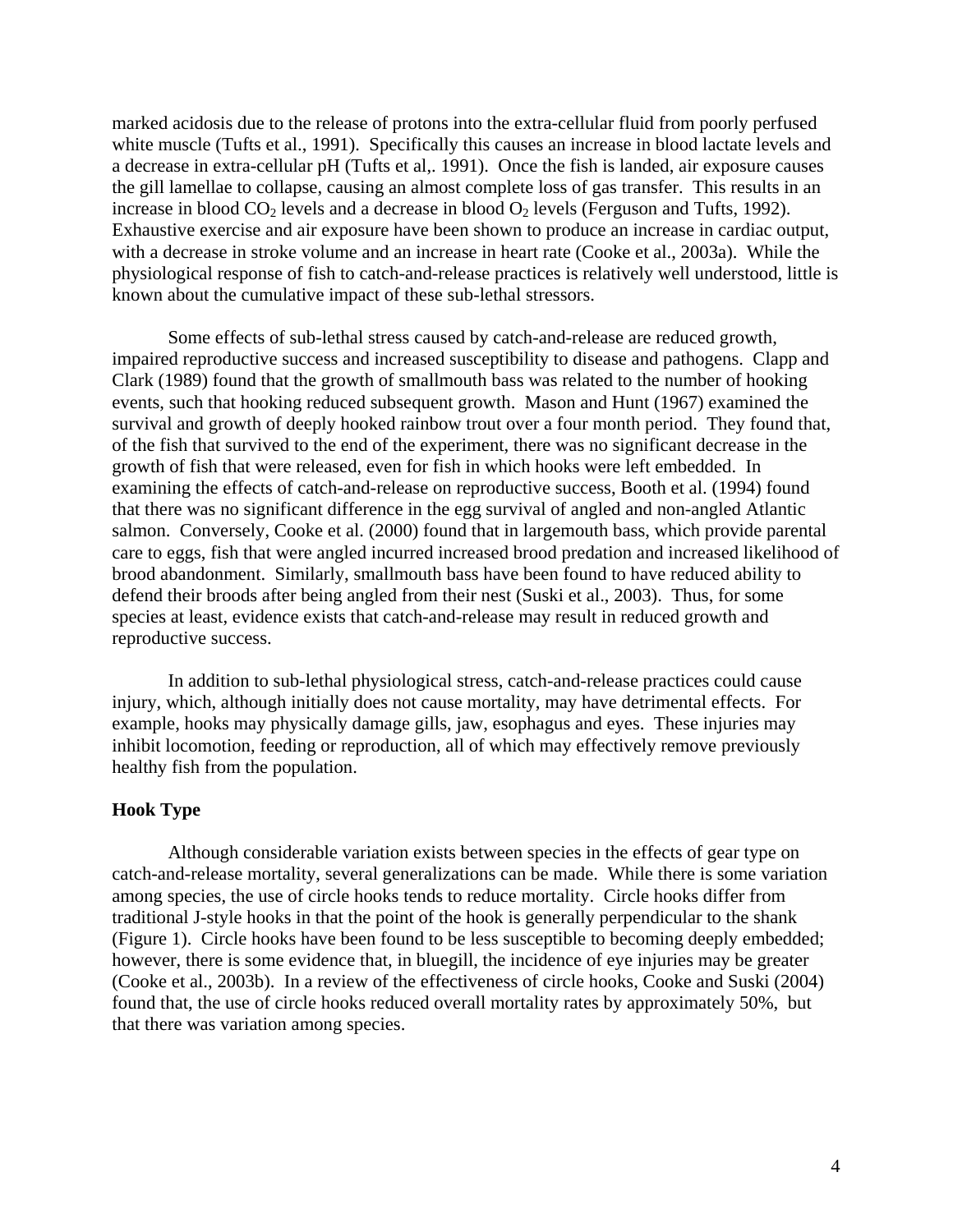

Figure 1. Schematic of two circle hook designs (a,b) and a conventional J-style hook (c) (from Cooke and Suski, 2004).

Barbless hooks are often recommended as an alternative to barbed hooks to decrease catch-and-release mortality. In fact, Manitoba and Alberta have regulated that only barbless hooks may used for angling in those jurisdictions to reduce catch-and-release mortality. Barbless hooks have been demonstrated to reduce handling time through ease of removing the hook, thereby decreasing associated mortality (Cooke et al., 2001). Schaeffer and Hoffman (2002) also demonstrated that the unhooking times of barbless hooks were significantly shorter than barbed hooks, however, the same study indicated that anglers landed 22% more fish using barbed hooks than barbless hooks. Similarly, the use of barbless hooks has been found to significantly reduce mortality in trout (Taylor and White, 1992). It has also been suggested that barbless hooks reduce tissue damage. Thus, while barbless hooks are generally less harmful to fish, anglers may be reluctant to use them because they perceive that catch rates will suffer.

#### **Live vs Artificial Baits**

 The influence of bait type on catch-and-release mortality has also been examined in some detail. Hooking mortality has been found to be significantly greater with natural baits than artificial bait in striped bass (Wilde et al., 2000). Similarly, worm-baited hooks have been shown to be ingested deeper than artificial lures and flies in bluegill, resulting in increased mortality (Siewert and Cave, 1990). In a comparison of hooking mortality of walleye caught on live and artificial leeches, mortality was 10% and 0% respectively, the use of leeches also resulted in deeper hooking (Payer et al., 1989). Results from smallmouth bass also show 11% mortality when using minnows and 0% when using spinner lures (Clapp and Clark, 1989).

Recently the use of scented artificial bait has increased. It is thought that scented artificial baits may be attacked by the fish in a similar manner as live bait, thus increasing mortality. In support of this hypothesis, Schisler and Bergersen (1996) found that hooking mortality was significantly higher when fish were caught on scented bait than when non-scented artificial bait was used. However, Dunmall et al. (2001) found that there was no effect of scented artificial bait on catch-and-release mortality of smallmouth bass. These studies suggest that the use of organic bait, and possibly scented artificial bait, results in deeper hooking which increases the chance of injury during hook removal and increases the length of time that the fish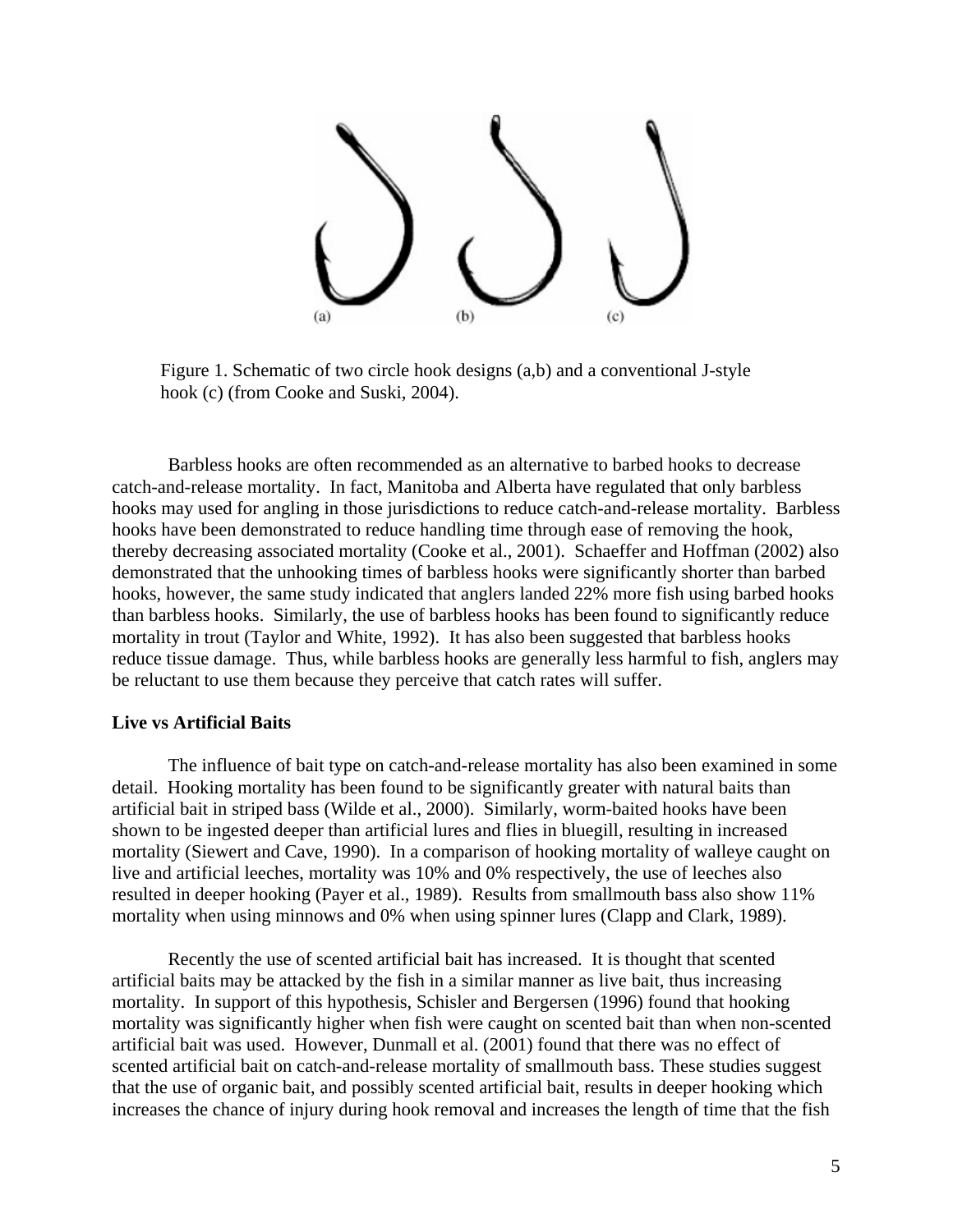are exposed to air during hook removal. Thus, catch-and-release mortality can be reduced through the use of artificial bait.

#### **Hooking Location**

The location of hooking has been shown to affect catch-and-release mortality. Catchmortalities involved hook damage to the visceral region (Aalbers et al., 2004). Similar results trout was largely restricted to those fish that were deeply hooked. Mortality in northern pike was arches or esophagus than superficially hooked fish, and this increased mortality was attributed to and-release mortality of white seabass was directly related to hooking location, and all have been found for largemouth bass in which 56% of fish hooked in the esophagus died, while the mortality of fish hooked in other areas was not significantly different than fish that were not hooked at all (Pelzman, 1978). Dextrase and Ball (1991) found that hooking mortality of lake also greater in fish that were deeply hooked (Dubois et al., 1994). Schisler and Bergersen (1996) reported that mortality of rainbow trout was significantly greater for fish hooked in the gill bleeding intensity associated with hooking location. These studies all point to the fact that fish which are deeply hooked suffer increased mortality.

While the increased mortality associated with deep hooking is understood, it is less clear as to w hether it is better to cut the line of deeply hooked fish or try to remove the hook, potentially risking further injury and increased air exposure to the fish. Aalbers et al. (2004) survival of fish released with hooks left in place was enhanced, as compared to fish with hooks compared to 41% when hooks were left embedded. Of the fish in this study that were released however, of the hooks that remained in place there was minimal degradation. These results are survived. Additionally, of the fish that survived with hooks left in place, more than half had shed rainbow trout reduced mortality from 58% to 36%, and 60%-74% of fish that were released with been suggested that for species such as bass and walleye, it may be possible to reduce mortality examined the growth and survival of white seabass up to 90 days after catch and found that removed, but that growth was reduced. When hooks were removed mortality was 65%, with the hooks left in place, 39% had successfully shed the hooks by the end of the study, similar to those found by Mason and Hunt (1967), who examined the effect of hook removal on the survival of rainbow trout up to four months after release. Two-thirds of the fish released without hook removal survived, while only 11.5% of the fish which had hooks removed the hooks by the end of the study. Schill (1996) found that cutting the line on deeply hooked hooks left in place had managed to discard the hooks by the end of the study. It has recently caused by deep hooking by removing the hook through the gills (Strange, 20034). However, to date there have not been any empirical studies which have demonstrated the effectiveness of this technique. Thus, despite the relative few studies which have examined the effect of deep hooking on mortality, it appears as though, for some species, mortality can be reduced if deeply hooked fish are released with the hook left in place.

#### **B**leeding

Myers and Poarch (2000), found that the occurrence of bleeding in hooked largemouth bass was related to both mortality and hooking location. Of 19 bleeding fish, 47% died, whereas only 20% of non-bleeding fish died. Bleeding was observed in 48% of fish hooked in the throat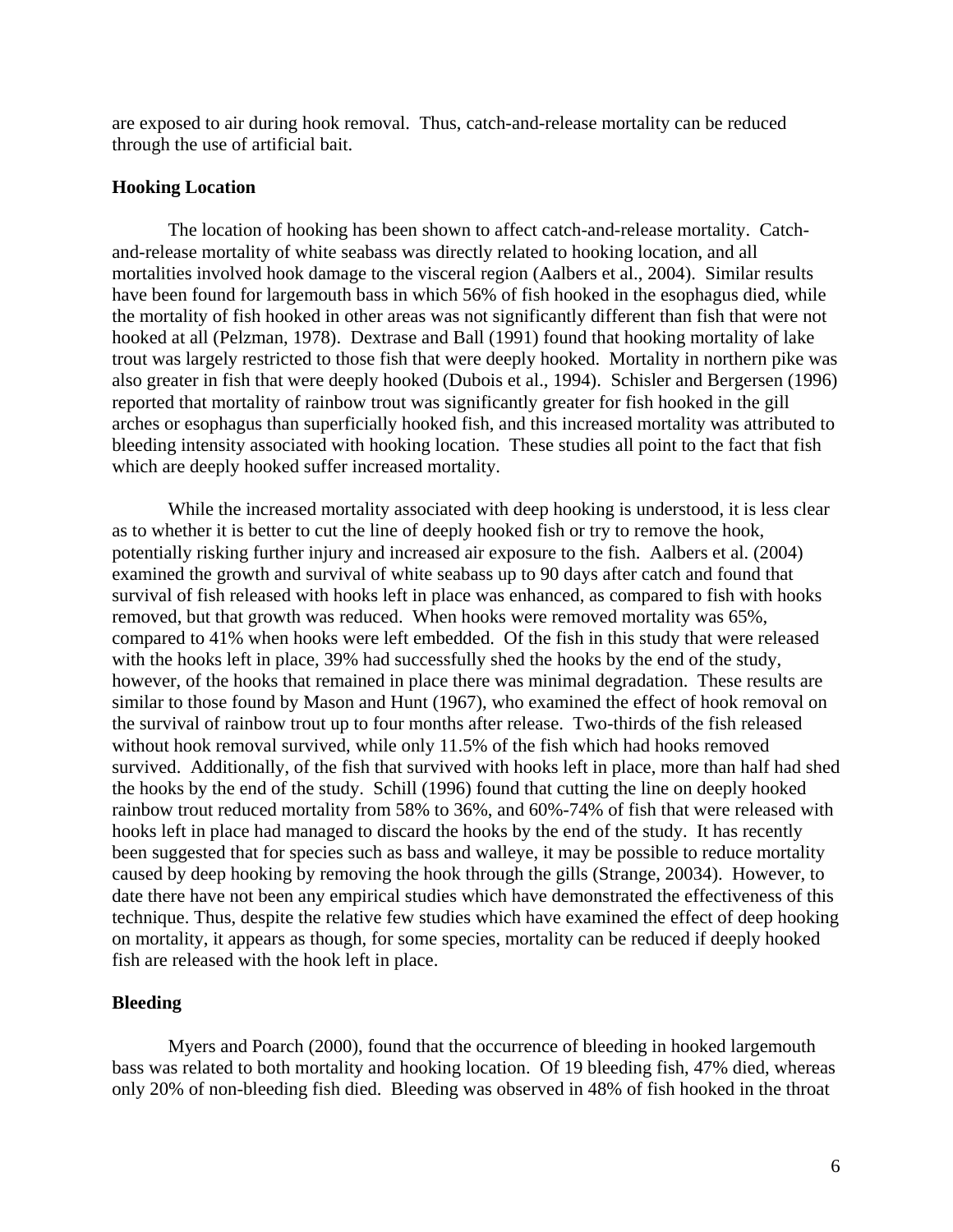and 50% of fish hooked in the gills, whereas only 1% of fish hooked in the mouth bled. Similarly, results from Arctic grayling show that bleeding intensity was related to hookin g location, however, in this study there was no relationship between mortality and bleeding intensity (Clark, 1991). Schisler and Bergensen (1996) found that mortality in rainbow trout was significantly related to bleeding intensity. Their model predicted that the probability of mortality increased from 16% with no bleeding to 40% with heavy bleeding. Mortality has also been found to be significantly related to bleeding in cutthroat trout. Mortality was 6.5% in nonbleeding fish and 52.8% in fish that bleed (Pauley and Thomas, 1993). These studies all sh ow that the chance of mortality increases if fish are bleeding, thus, anglers should consider keeping fish that bleed profusely.

## **Depth of Capture**

When fish are caught and retrieved quickly from deep water, injury may result from Freshwater fish have one of two basic types of swim bladders. Fish, such as carp, esocids, trout depressurization. Depressurization can result in over-inflation of the gas bladder, inability to submerge when released, gas embolisms, internal and/or external haemorrhaging and death. and salmon have a duct which connects the swim bladder to the alimentary canal. These fish can expel gas and make buoyancy adjustments more quickly than fish such as, bass, walleye, perch and most panfish which lack a connecting duct and rely on diffusion to deflate their swim bladder. Thus, while susceptibility to depressurization varies among fish species, it has the potential to be a significant source of mortality (Kerr, 2001).



Figure 2. Apparatus used for deep release of lake trout (photo courtesy of D. Reid, Ministry of Natural Resources, Owen Sound)

To release fish that suffer from depressurization a technique known as "fizzing" has been develop ed to artificially deflate swim bladders by puncturing the swim bladder with a sharp discouraged, as significant damage can result from the procedure, and that fishing deep waters  $(5-6 \text{ m})$  should be restricted if fish are intended to be released. Kerr (2001) also reviewed several instrument. In a review of "fizzing", Kerr (2001) suggested that the practice should be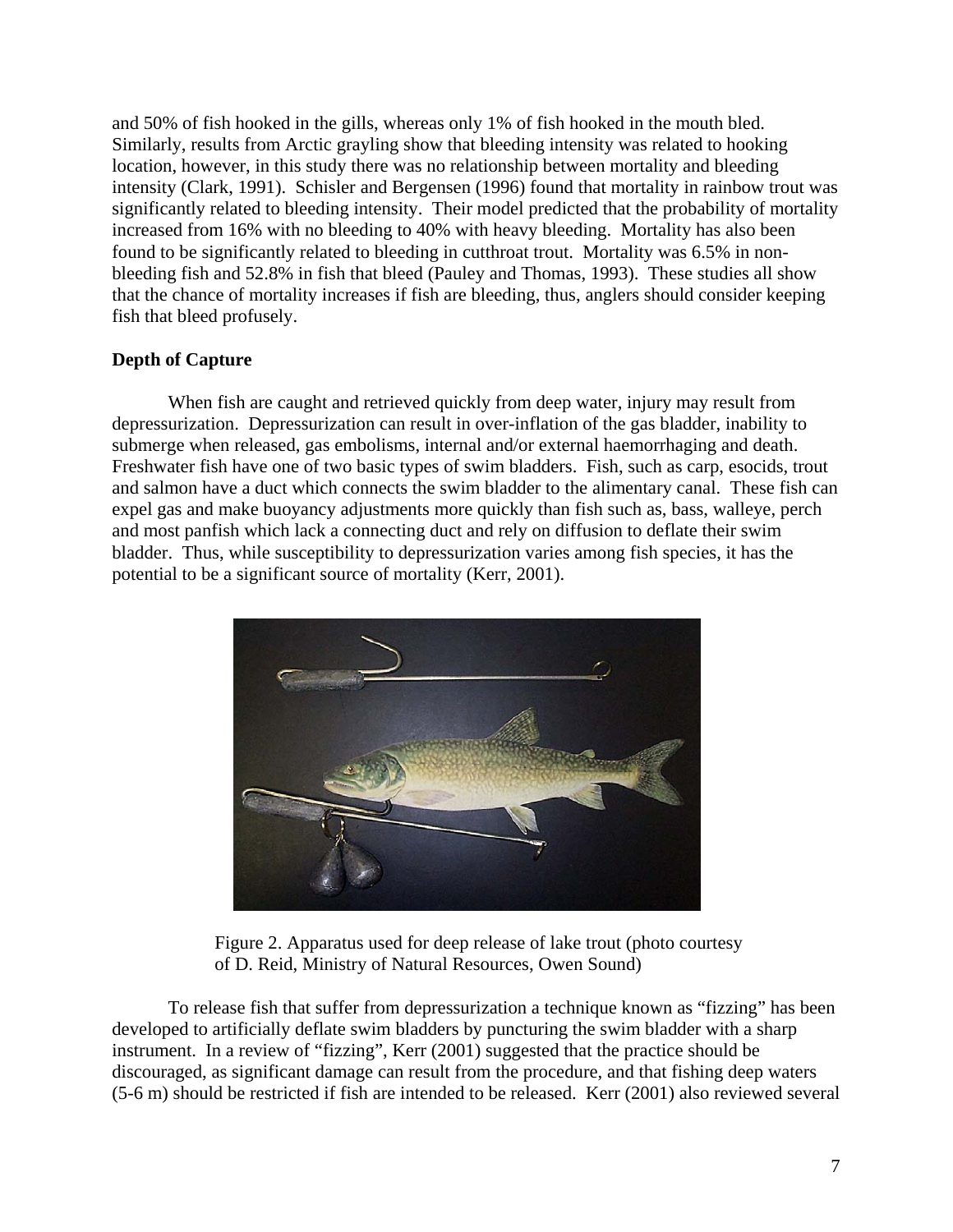alternatives to "fizzing" for releasing fish caught from deep water. These involved lowering fish back to the depth they were caught at for release, by means of a retrievable weight or submersible cage (Figure 2). While little investigation has gone into determining the effectiveness of these alternatives, they are recommended over fizzing. To prevent potential decompression, catch-and-release angling for species in deep water should be avoided.

#### **Temperature**

Evidence suggests that catch-and-release mortality is directly related to water temperature, with mortality increasing at extreme temperatures. In a seasonal comparison of hooking mortality of bluegill, Muoneke (1992b) found that mortality was greater in the summer black bass mortality associated with tournaments, a strong relationship was found between water walleye tournaments indicates that mortality increases with water temperature and suggests that when water temperatures were highest. However, this study did not account for other variables, such as differences in feeding rate or reproductive status, which may have increased mortality during the summer. Similarly, mortality in cutthroat trout has been shown to increase from 0 to 8.6% as water temperature increased from 8°C to 16°C (Dotson, 1982). In a meta-analysis of temperature and both pre-release and post-release mortality (Wilde, 1998). Research from tournaments should be limited to the spring and fall (O'Neil and Pattenden, 1992), or when water temperatures are cooler than 15.6°C (60°F) (Boland, 1994). Wilkie et al. (1997) examined the post-exercise physiology of Atlantic salmon at 12°, 18° and 23°C, and found that physiological recovery was slowest at 12°C, however, there was significant mortality at 23°C. This result suggests that warmer temperatures facilitate recovery but that extremely high temperature increases mortality.

Nuhfer and Alexander (1992) found that mortality increased with water temperature in brook t rout that were bleeding from the gills or throat area as a result of hooking. Mortality has 2000), largemouth bass (Gustaveson et al., 1991; Meals and Miranda, 1994) and striped bass (Nelson, 1998). Interestingly, Bettoli and Osborne (1998) found that catch-and-release mortality also been found to increase with water temperature in smallmouth bass (Cooke and Hogle, in striped bass was linearly related to air temperature but not water temperature, suggesting the temperature during air exposure may be more important in determining survival than actual water temperature. These studies demonstrate that catch-and-release mortality increases with temperature and special care should be taken with fishing during extremely warm weather.

There has been a similar concern with releasing fish that have been angled during icefishing and exposed to cold temperatures. It has been suggested that eyes and gills can be damaged from freezing on extremely cold days. However, studies examining catch-and-release temperatures may not cause mortality or damage, it is best minimize the time that fish are kept survival of walleye during ice-fishing found no evidence of damage or mortality caused by exposure to cold temperatures (Ellis, 2000). Thus, while brief exposure of fish to cold out of the water when ice-fishing.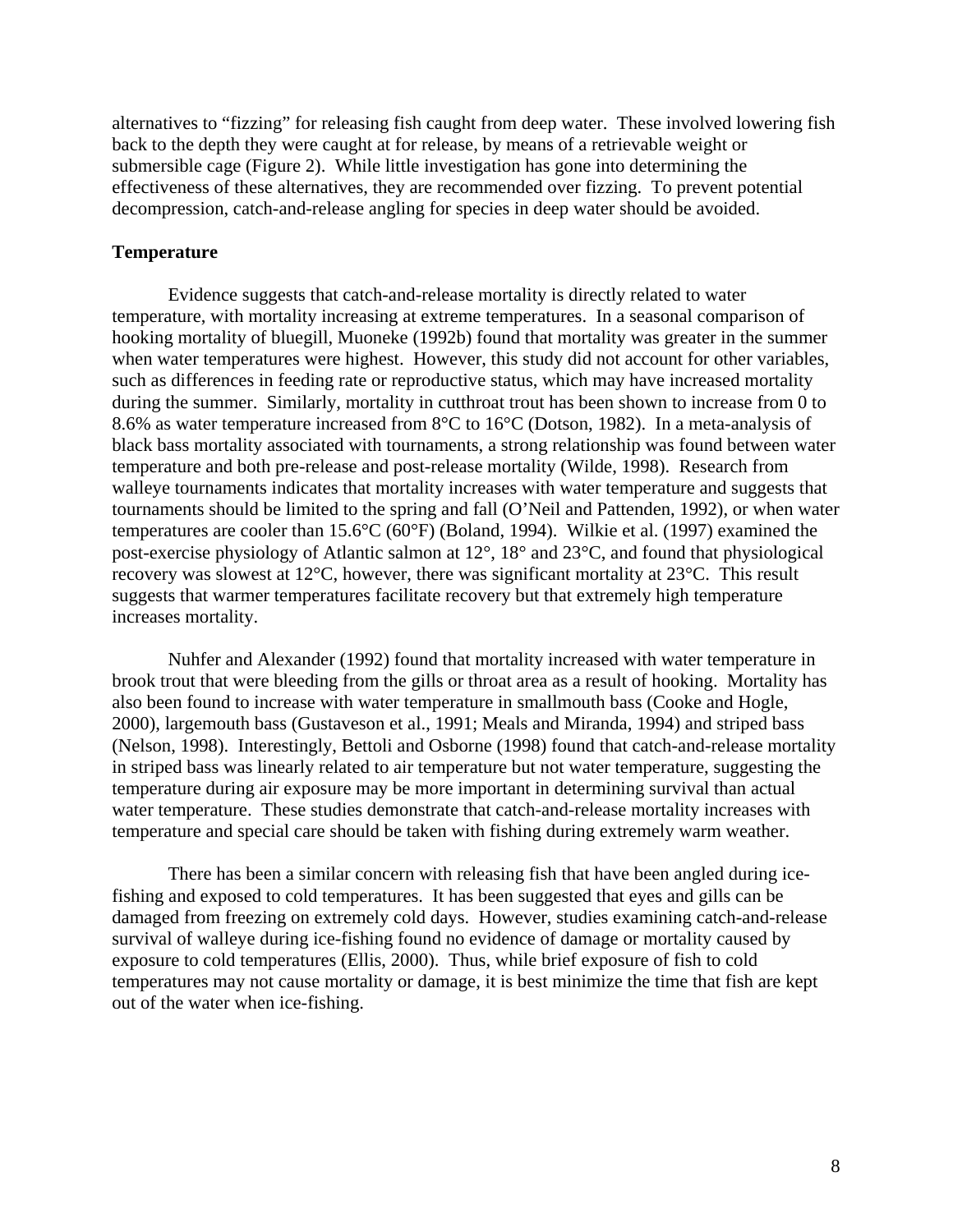## **Type of Landing Net**

Despite the widespread use of landing nets by anglers there has been relatively little investigation into the damage caused by their use or which of the available types of net result in susceptibility to disease. Barthel et al. (2003) examined the effects of landing net mesh type on types of landing net mesh types compared (rubber, knotless nylon, fine knotted nylon and coarse knotless mesh. Thus, injury (and therefore mortality) can be reduced if the use of landing nets is the lowest injury to fish. Generally, it is recommended that the use of landing nets be limited as it is thought to increase fin damage, and remove the protective mucus layer, thus increasing injury and mortality in bluegill. They quantified the effects of netting for a 168 h period after capture and found that there was zero mortality in fish that were landed without a net while fish that were landed with a net experienced a mortality rate of 4 to 14%. There was also increased pectoral and caudal fin abrasion and dermal disturbance (scale and mucus loss). Of the four knotted nylon), the knotted mesh types resulted in greater injury and mortality than rubber or limited to those instances where their use is required to safely land and control fish to prevent mechanical injury. However, when the use of a landing net is required or preferred, it is best to use one made of rubber or knotless mesh.



Figure 3. Muskellunge being handled using a cradle (photo courtesy of S. Kerr, Ministry of Natural Resources, Peterborough)

To assist in handling large fish (e.g. muskellunge), the use of cradles is often suggested to minimize stress to the fish. Cradles generally consist of mesh strung between two poles to fit the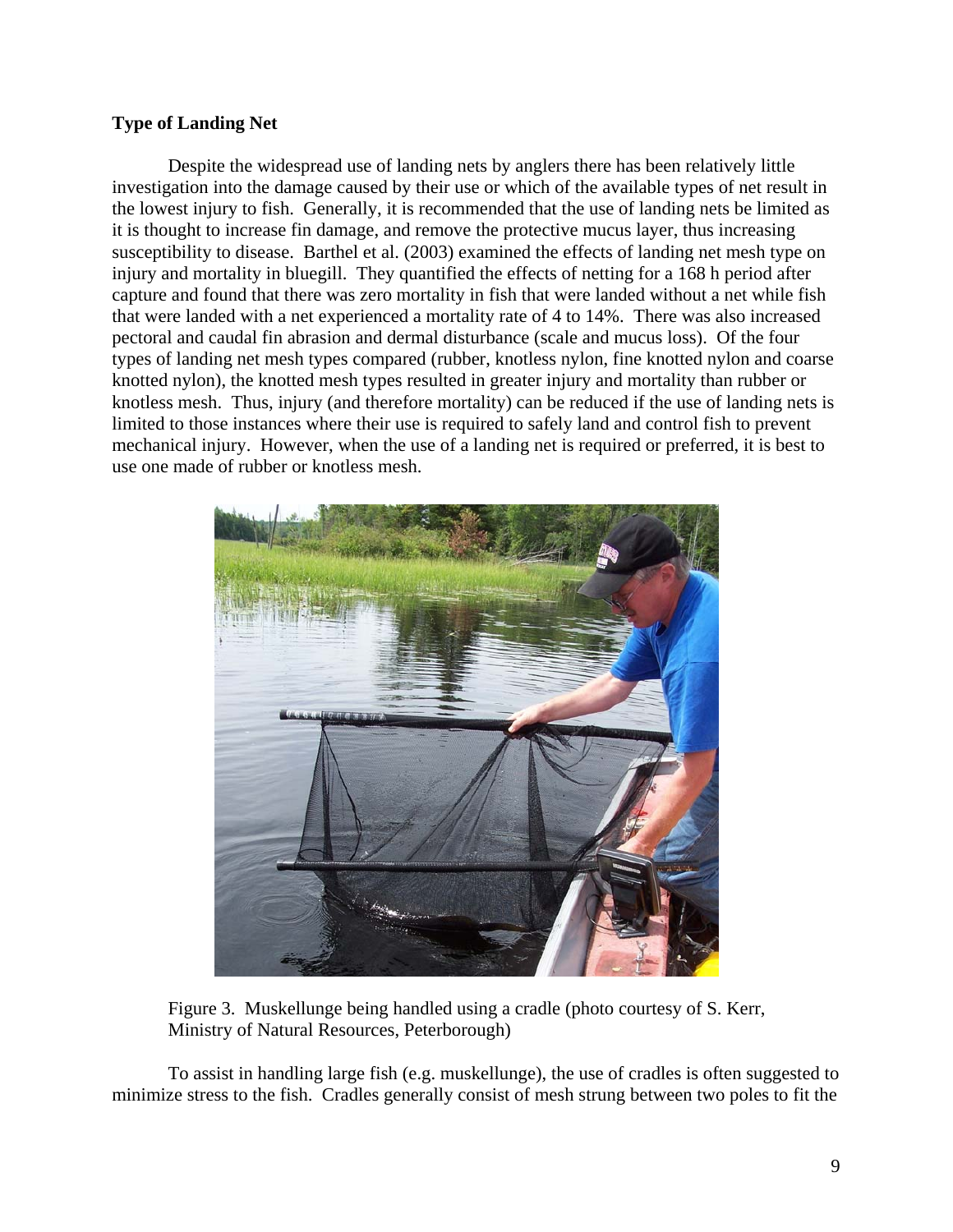body sh ape of the fish (Figure 3). The use of cradles enables fish to be restrained in the water while allowing for the removal of hooks, additionally, a tape measure can be incorporated into the construction of the cradle allowing for the fish to be measured while remaining in the water. Although there have been no scientific studies examining the benefit of using cradles for large fish, their use is generally accepted to be beneficial (Smith, 2001).

#### **Air Exposure**

Ferguson and Tufts (1992) found that there were direct effects of air exposure duration on mortality of rainbow trout. Rainbow trout that were chased for approximately 10 min had a surviva l rate of 88%, however this fell to 62% for fish that were subsequently exposed to air for rock bass. While air exposure did not result in any mortality, bradycardia (decreased heart rate) recovery while fish that were exposed to air for 180 s required 4 h to fully recover (Cooke et al., 30 s and survival was only 28% for fish exposed to air for 60 s (Ferguson and Tufts, 1992). Cooke et al. (2001) examined the effect of handling time on injury and cardiac disturbance of was observed during air exposure and cardiac output increased after fish were returned to the water. Simulated angling (fish were chased for 30 s) resulted in increased cardiac output and arrhythmia (irregular heartbeat). Fish that had 30 s of air exposure required 2 h for full cardiac 2001). These studies demonstrate the detrimental effects of air exposure, and highlight the need to reduce handling time and air exposure during catch-and-release.

#### **Recovery Time**

In addition to the immediate effect of catch-and-release, fish may not physiologically recover for some time after being released. Beggs et al. (1980) found that angled muskellunge require d 12 to 18 h to recover from acidosis caused by angling. Similar recovery periods have (Wydoski et al., 1976). Cooke et al. (2003a) examined the cardiac response of largemouth bass to simulated angling events and found that approximately 135 minutes were required for cardiac been observed for wild Atlantic salmon, which after being exercised for approximately 10 min, were found to have extracellular acidosis which lasted for about 4 h and blood lactate levels which remained significantly elevated for at least 8 h (Tufts et al., 1991). In a comparison of hatchery and wild rainbow trout, Wydoski et al. (1976) found that hooking induced increased chloride levels in the blood and plasma osmolarity changes which recovered within 8 h variables to return to pre-exercise levels. The length of time required for fish to recover from catch-and-release practices may help explain why mortality is often delayed until after release.

#### **Size of Fish**

Fish size is thought to be related to catch-and-release mortality because larger fish are more difficult to handle, thus higher mortality may be expected with increased fish size. In support of this hypothesis Meals and Miranda (1994) found that mortality of tournament-caught largemouth bass was significantly greater (29% vs 9%) in fish greater than 18 inches in length increased mortality observed in larger fish in these studies may be attributed to crowding and when compared to fish that were between 12 and 14 inches in length. Similarly, in a metaanalysis of mortality associated with black bass tournaments, Wilde (1998) found a nonsignificant, but positive relationship between fish size and initial mortality. However, the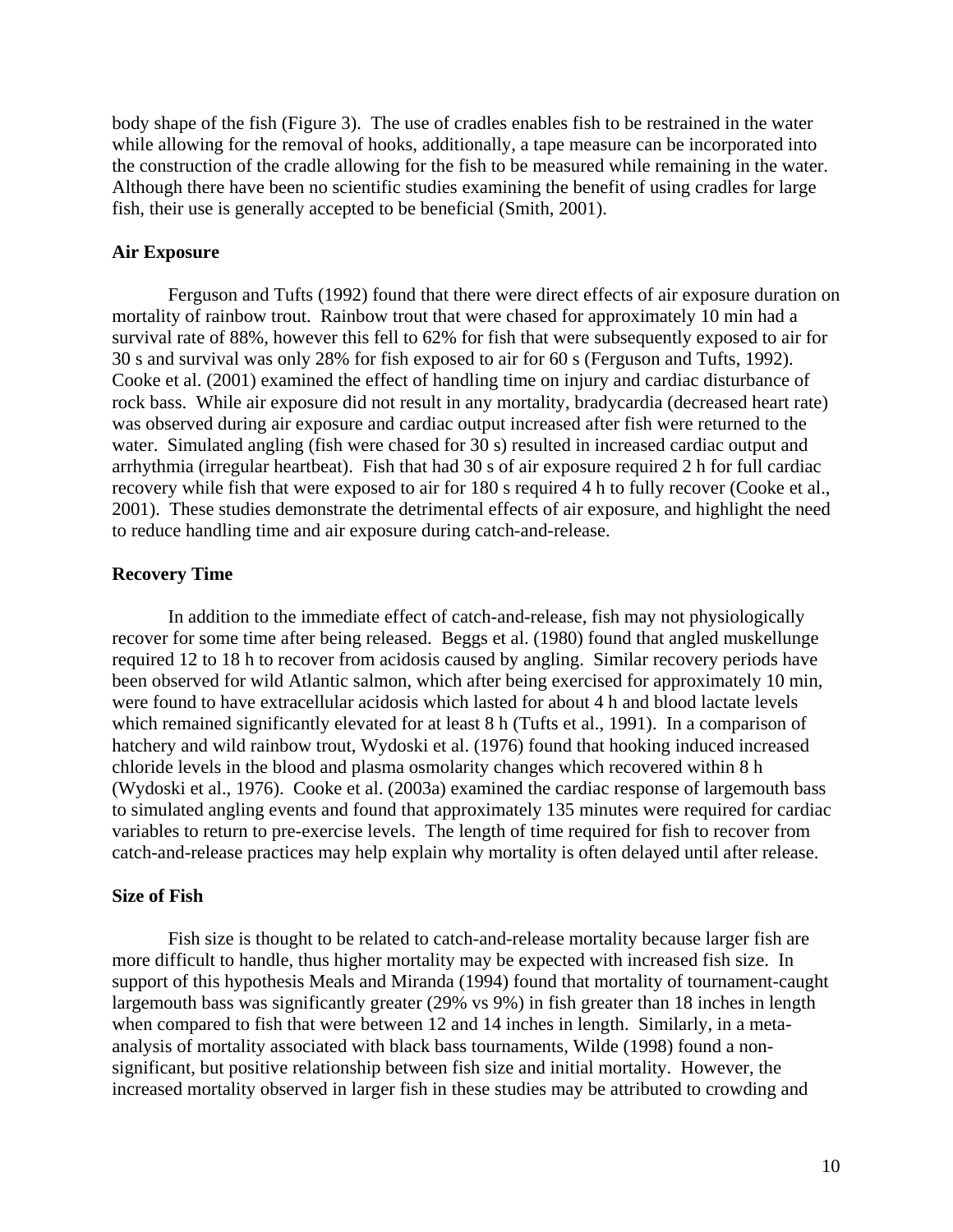increased oxygen consumption while fish are stored in live wells and not to an intrinsic relationship between fish size and mortality. There are also a several studies which have examined the relationship between fish mortality and size and have not found any signifi cant relationship (Titus and Vanicek, 1988; Schill, 1996). It is important to note that the studie s discussed here have examined mortality and fish size within species and not between species. Intraspecific studies are difficult to interpret because any observed relationship between fish size and mortality may be attributed to other factors which differ between species, such as feeding behaviour and mouth morphology. However, it may be reasonable to expect that large species, such as muskellunge and pike, may be more susceptible to mortality than smaller species. The se large fish are often played for longer periods of time and handled longer for photographs, this results in a larger physiological disturbance after angling. Thus special care should be taken when handling large fish to minimize injury and mortality.

# **Catch-and-Release Guidelines**

Most catch-and-release research to date has focused on examining species-specific responses to potential factors which affect mortality. However, due to the large number of studies that have been completed to date, a number of general trends are emerging. Thus, while caution should be used when applying species-specific findings to other species, the following recommendations are, given the available knowledge base, general guidelines to be used to reduce catch-and-release mortality for most species.

# **Angling Techniques**

- Circle hooks should be used as they will minimize the chance of deep hooking.
- Barbless hooks are recommended as they are easier to remove and therefore reduce handling time.
- The use of live/organic bait should be discouraged as it increases the likelihood of deephooking.
- The use of artificial lures should be encouraged.
- Fishing lines must not be left unattended as unattended lines have a greater chance of deeply hooking a fish.
- prevent line breaking and reduce playing time. • Fishing line used should be appropriate to the species of fish being sought. This will
- Avoid angling during extreme water temperatures, both hot and cold, if you plan on releasing your catch.

# **Landin g a Fish**

- Angled fish should be retrieved as quickly as possible to prevent fish exhaustion.
- Fish should be landed by hand where possible.
- Where a landing net is required, it should be knotless and preferably made of soft rubber.
- When landing extremely large fish (e.g. muskellunge), the use of landing cradle should be considered.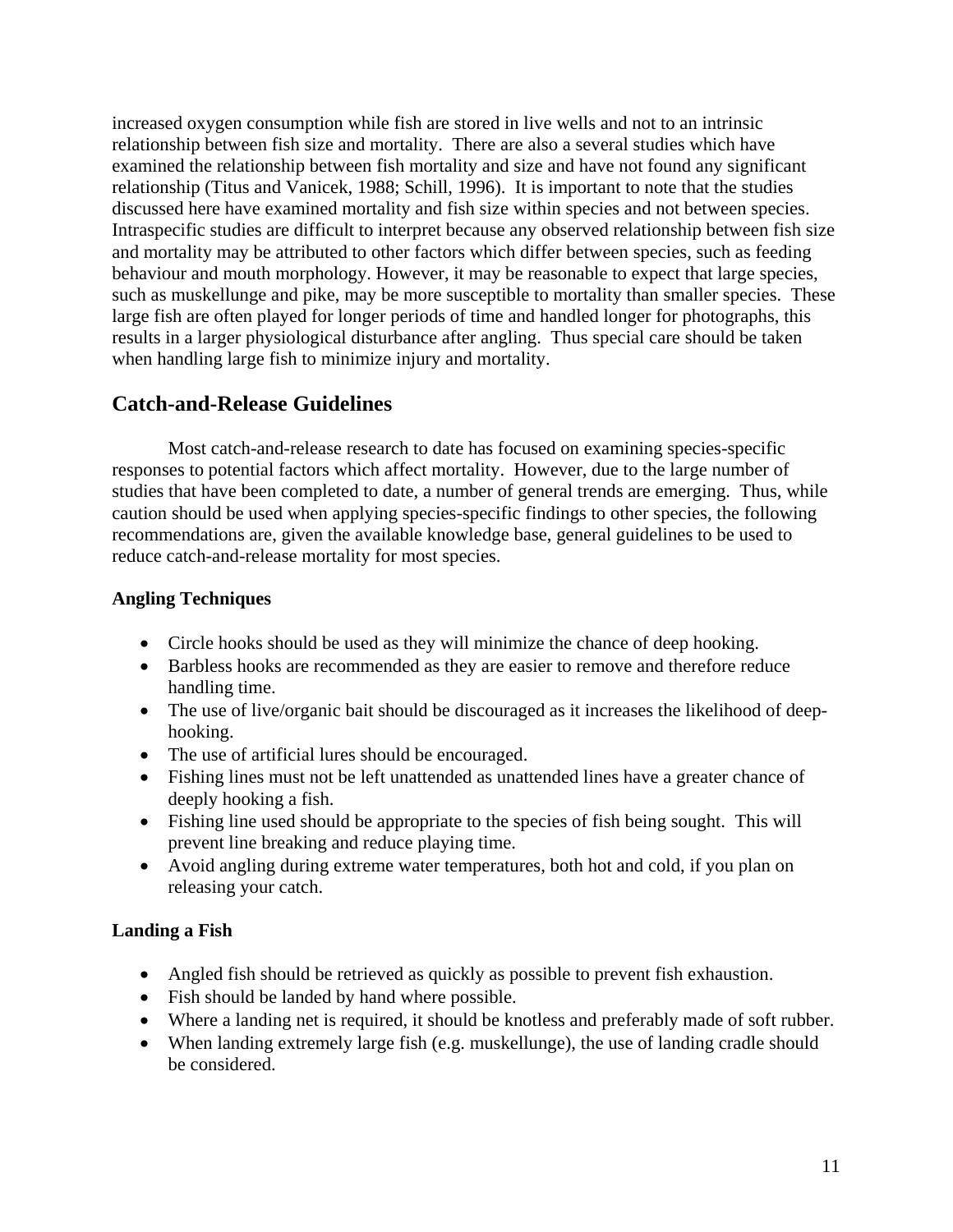# **Handling and Photographing a Fish**

- Keep fish in the water as much as possible to minimize air exposure.
- Never place your fingers through gills or in the eyes.
- Don't hold heavy fish by the jaw as this may damage the jaw and vertebrae.
- Hold large fish horizontally and support its body to avoid damage to the internal organs.
- Use wet hands or wet cloth gloves to handle the fish.
- Have camera ready prior to landing fish to minimize air exposure.
- If possible, photograph the fish while in water.

#### **Unhooking a Fish**

- Have longnose pliers available to back the hook out.
- Remove the hook quickly, keeping the fish underwater.
- If the fish is deeply hooked, cut the line and release the fish as quickly as possible.
- Avoid using stainless steel hooks as they take longer to corrode if left in the fish.

#### **epressurization D**

- Avoid fishing deeper  $(5-6 \text{ m})$  waters if you intend to release your catch.
- Consider depth of capture when deciding on whether or not to release a fish.
- Release the fish quickly after it is landed.
- Avoid artificial swim bladder deflation ("fizzing").

#### **Revival**

- If there is current, hold the fish upright, facing into the current.
- If there isn't any current, gently move fish back and forth in the water until gill movements return to normal and it is able to maintain its balance.
- When the fish begins to struggle, let it swim away.

# Acknowledgements

I thank Steve Kerr who suggested this project as well as providing assistance and direction in preparation of this report. Cory Suski also provided valuable advice during the preparation of this review. Constructive editorial comments were also provided by Dr. Bruce Tufts.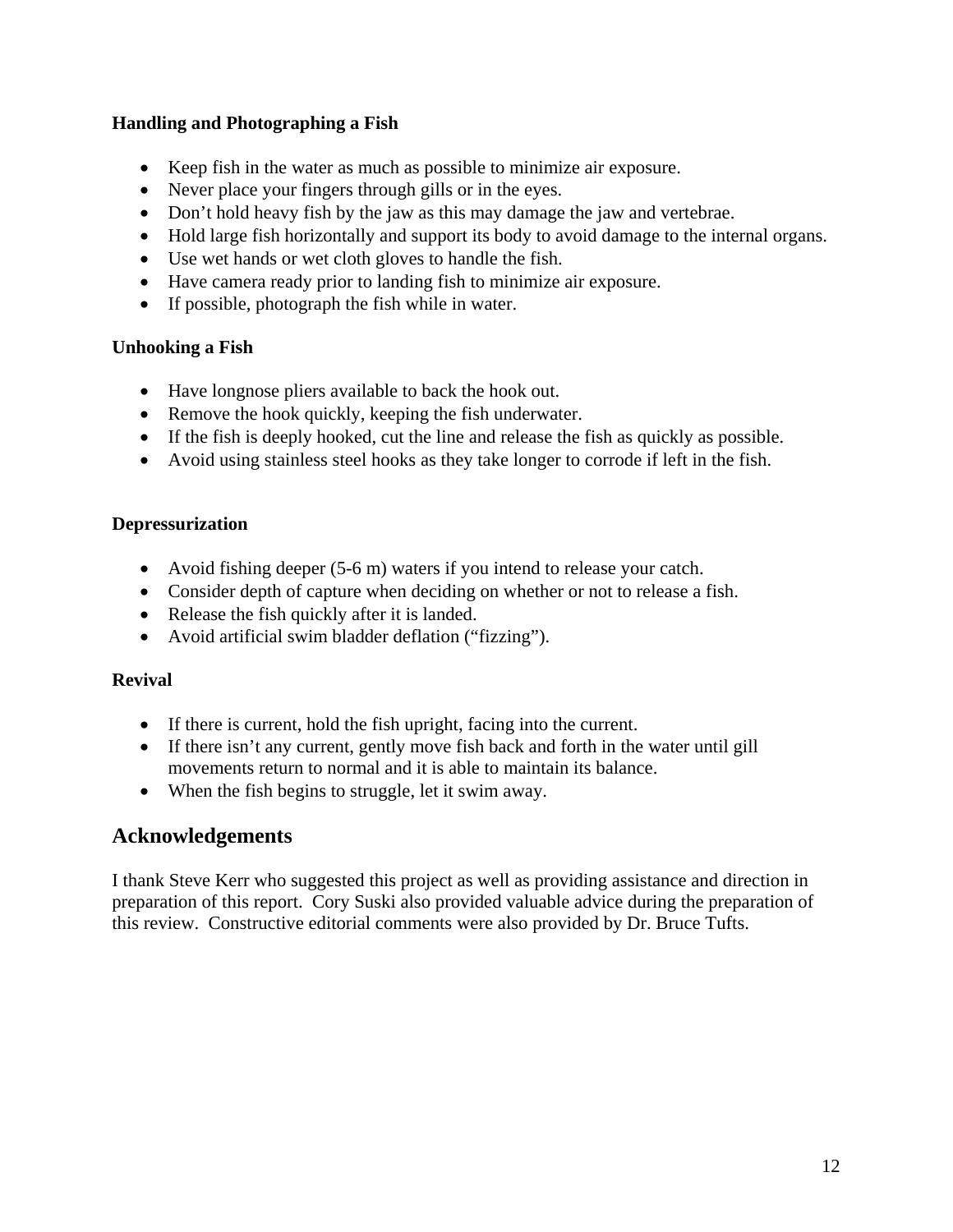#### **List of References**

- Aalbers, S.A., G.M. Stutzer and M.A. Drawbridge. 2004. The effects of catch-and-release angling on the growth and survival of juvenile white seabass captures on offset circle and J type hooks. North American Journal of Fisheries Management 24: 793-800.
- Archer, D.L. and H.A. Loyacano, Jr. 1975. Initial and delayed mortalities of largemouth bass captured in the 1973 National Keowee B.A.S.S. tournament. Proceedings of the Annual Conference of the Southeastern Association of Game and Fish Agencies 28: 90-96.
- Barthel, B.L., S.J. Cooke, C.D. Suski and D.P. Philipp. 2003. Effects of landing net mesh type on injury and mortality in a freshwater recreational fishery. Fisheries Research 63: 275-282.
- Barwick, D.H. 1985. Stocking and hooking mortality of planted rainbow trout in Jocassee Reservoir, South Carolina. North American Journal of Fisheries Management 5: 580-583.
- Beggs, G.L., G.F. Holeton and E.J. Crossman. 1980. Some physiological consequences of angling stress in muskellunge, *Esox masquinongy* Mitchill. Journal of Fish Biology 17: 649- 659.
- Bendock, T. and M. Alexanderstottir. 1991. Hook-and-release mortality in the Kenai River chinook salmon recreational fishery. Alaska Department of Fish and Game, Fisheries Data Series No. 91-39.
- Bennett, D.H., L.K. Dunsmoor, R.E. Rohrer and B.E. Rieman. 1989. Mortality of tournament caught largemouth and smallmouth bass in Idaho lakes and reservoirs. California Fish and Game 75: 20-26.
- Bettoli, P.W. and R.S. Osborne. 1998. Hooking mortality and behavior of striped bass following catch and release angling. North American Journal of Fisheries Management 18: 609-615.
- Bettoli, P.W., C.S. Vandergoot and P.T. Horner. 2000. Hooking mortality of saugers in the Tennessee River. North American Journal of Fisheries Management 20: 833-837.
- Boland, T.L. 1994. The differential return rates of walleye tagged during tournament fishing and Iowa DNR electrofishing on pools 12 and 13, upper Mississippi River, 1991-1993. Iowa Department of Natural Resources, Bureau of Fisheries, Bellevue Fisheries Station, 17 p.
- Booth, R.K., J.D. Kieffer, K. Davidson, A.T. Bielak and B.L. Tufts. 1994. Effects of late-season catch and release angling on anaerobic metabolism, acid-base status, survival, and gamete viability in wild Atlantic salmon (*Salmo salar*). Canadian Journal of Fisheries and Aquatic Sciences 52: 283-290.
- Bugley, K. and G. Shepherd. 1991. Effect of catch-and-release angling on the survival of black sea bass. North American Journal of Fisheries Management 11: 468-471.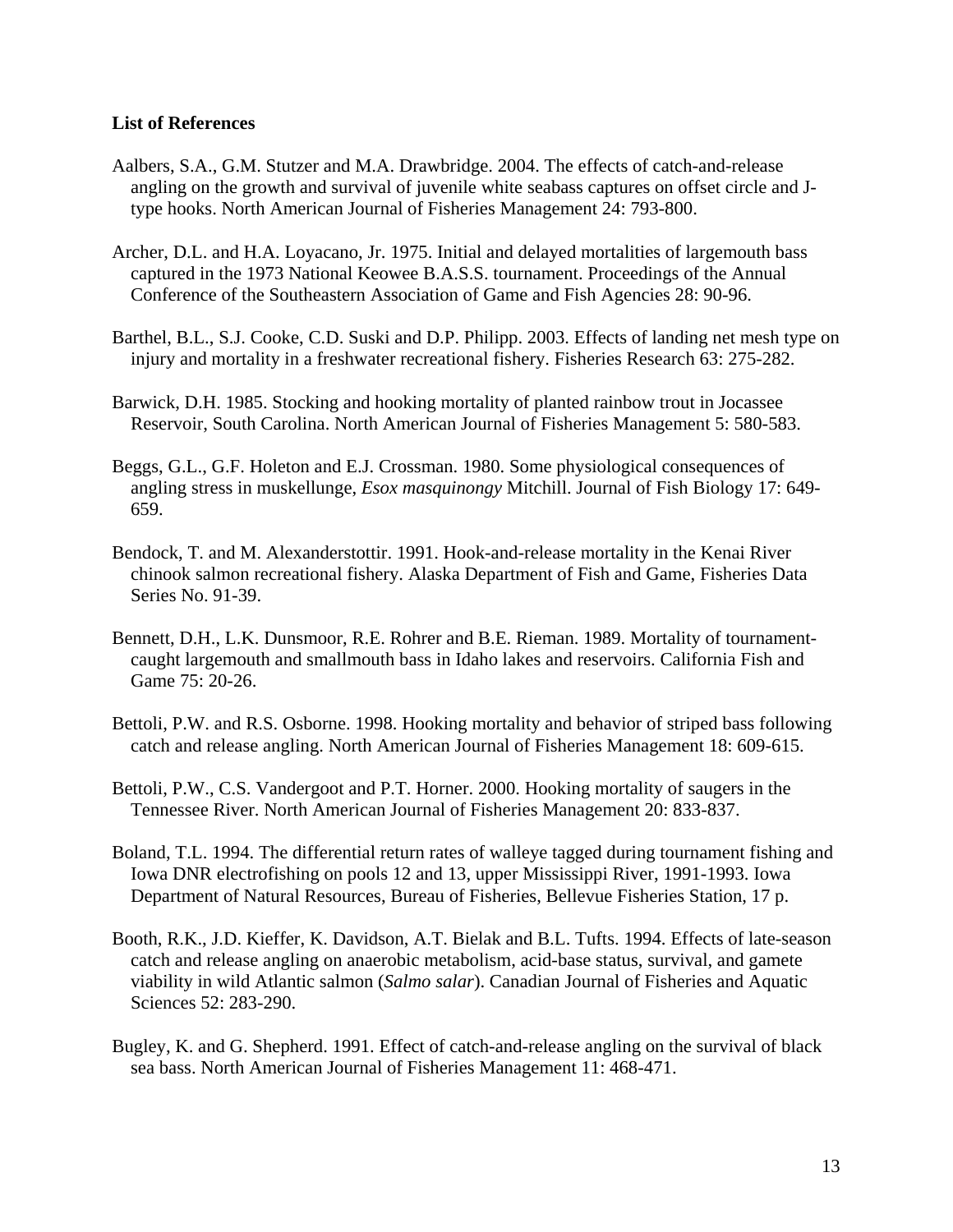- Burdick, B. and R. Wydoski. 1989. Effects of hooking mortality on a bluegill fishery in a western reservoir. In: Catch-and-Release Fishing – A Decade of Experience, pp 187-196. (Barnhart, R.A. and T.D Roelofs, Eds.). Arcata, California: Humboltd State University, California Cooperative Fisheries Research Unit.
- Burkholder, A. 1992. Mortality of northern pike captured and released with sport fishing gear. Alaska Department of Fish and Game, Fisheries Data Series No. 92-3.
- Butler, J.A. and R.E. Loeffel. 1972. Experimental use of barbless hooks in Oregon's troll salmon fishery. Pacific Marine Fisheries Commission Bulletin 8: 23-30.
- Childress, W.M. 1989a. Hooking mortality of white bass, striped bass white bass x striped hybrid bass and red drum. Texas Parks and Wildlife Department, Final Report. F-31-R-15.
- Childress, W.M. 1989b. Catch-and-release mortality of white and black crappie. In: Catch-and- Release Fishing - A Decade of Experience, pp 175-186. (Barnhart, R.A. and T.D. Roelofs, Eds.). Arcata California: Humboltd State University, California Cooperative Fisheries Research Unit.
- Clapp, D.F. and R.D. Clark Jr. 1989. Hooking mortality of smallmouth bass caught on live minnows and artificial spinners. North American Journal of Fisheries Management 9: 81-85.
- Clark, R.A. 1991. Mortality of Arctic grayling captured and released with sport fishing gear. Alaska Department of Fish and Game, Fisheries Data Series No. 91-59.
- Colvin, M.A. 1991. Evaluation of minimum-size limits and reduced daily limits on the crappie populations and fisheries in five large Missouri reservoirs. North American Journal of Fisheries Management 11: 585-597.
- Cooke, S.J. and W. J. Hogle. 2000. Effects of retention gear on the injury and short-term mortality of adult smallmouth bass. North American Journal of Fisheries Management 20: 1033-1039.
- Cooke, S.J., K.G. Ostrand, C.M. Bunt, J.F. Schreer, D.H. Wahl and D.P. Philipp. 2003a. Cardiovascular responses of largemouth bass to exhaustive exercise and brief air exposure over a range of water temperatures. Transactions of the American Fisheries Society 132: 1154-1165.
- Cooke, S.J., D.P. Philipp, K.M. Dunmall and J.F. Schreer. 2001. The influence of terminal tackle on injury, handling time, and cardiac disturbance of rock bass. North American Journal of Fisheries Management 21: 333-342.
- Cooke, S.J., D.P. Philipp, J.F. Schreer and R.S. McKinley. 2000. Locomotory impairment of nesting male largemouth bass following catch-and-release angling. North American Journal of Fisheries Management 20: 968-977.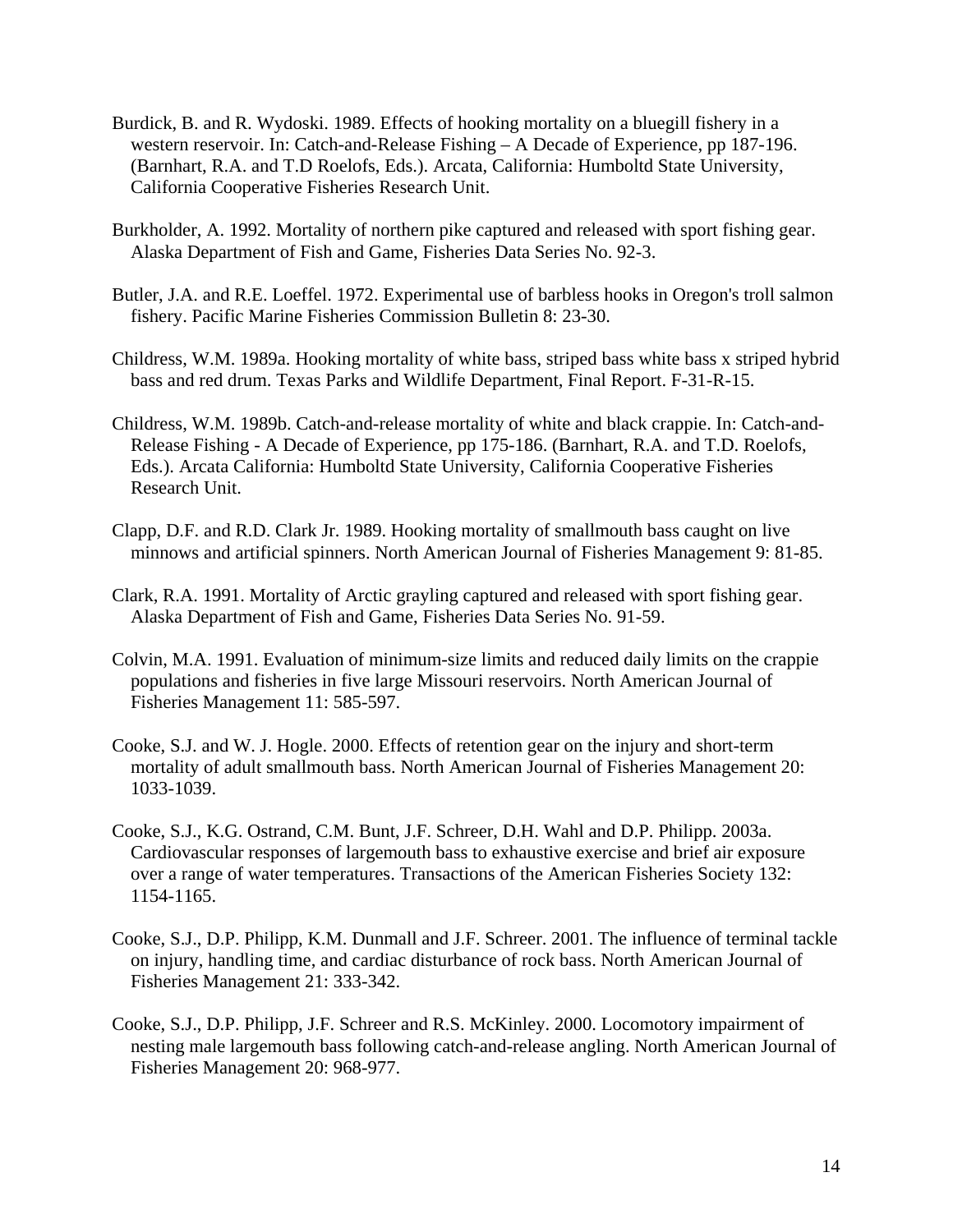- Cooke, S.J., C.D. Suski, B.L. Barthel, K.G. Ostrand, B.L. Tufts and D.P. Philipp. 2003b. Injury and mortality induced by four hook types on bluegill and pumpkinseed. North American Journal of Fisheries Management 23: 883-893.
- Cooke, S.J. and C.D. Suski. 2004. Are circle hooks an effective tool for conserving marine and freshwater recreational catch-and-release fisheries? Aquatic Conservation: Marine and Freshwater Ecosystems 14: 299-326.
- Dextrase, A.J. and H.E. Ball. 1991. Hooking mortality of lake trout angled through the ice. North American Journal of Fisheries Management 11: 477-479.
- Diodata, P.J. 1991. Estimating mortality of hooked and released striped bass. National Marine Fisheries Service, AFC-22.
- Dotson, T. 1982. Mortalities in trout caused by gear type and angler-induced stress. North American Journal of Fisheries Management 2: 60-65.
- DuBois, R.B., T.L. Margenau, R.S. Stewart, P.K. Cunningham and P.W. Rasmussen. 1994. Hooking mortality of northern pike angled through ice. North American Journal of Fisheries Management 14: 769-775.
- Dunmall, K.M., S.J. Cooke, J.F. Schreer and R.S. McKinley. 2001. The effect of scented lures on the hooking injury and mortality of smallmouth bass caught by novice and experienced anglers. North American Journal of Fisheries Management 21: 242-248.
- Ellis, G. 2000. Do winter walleye survive release? Ontario Out of Doors 32:46-51.
- Faccin, A. 1983. Hooking mortality of fly-caught Duncan River rainbow trout (*Salmo gairdneri*) in Harper Lake, British Columbia. British Columbia Fish and Wildlife, Fisheries Technical Circular 58.
- Falk, M.R. and D.V. Gillman. 1975. Mortality data for angled Arctic grayling and northern pike from the Great Slave Lake area, Northwest Territories. Winnipeg, Manitoba: Canada Department of Environmental Fisheries and Marine Services, Technical Report CEN/D-75-1.
- Falk, M.R., D.V. Gillman and L.W. Dahlke. 1974. Comparison of mortality between barbed and barbless hooked lake trout. Winnipeg, Manitoba: Canada Department of Environemtnal Fisheries and Marine Services, Technical Report CEN/T-74-1.
- Ferguson, R.A. and B.L. Tufts. 1992. Physiological effects of brief air exposure in exhaustively exercised rainbow trout (*Oncorhynchus mykiss*): implications for "catch and release" fisheries. Canadian Journal of Fisheries and Aquatic Sciences 49: 1157-1162.
- Fielder, D.G. and B.A. Johnson. 1992. Weigh-in, delayed and total mortality of walleyes at two live-release fishing tournaments on Lake Oahe, South Dakota. South Dakota Game and Fish Parks Department, Special Report No. 92-5.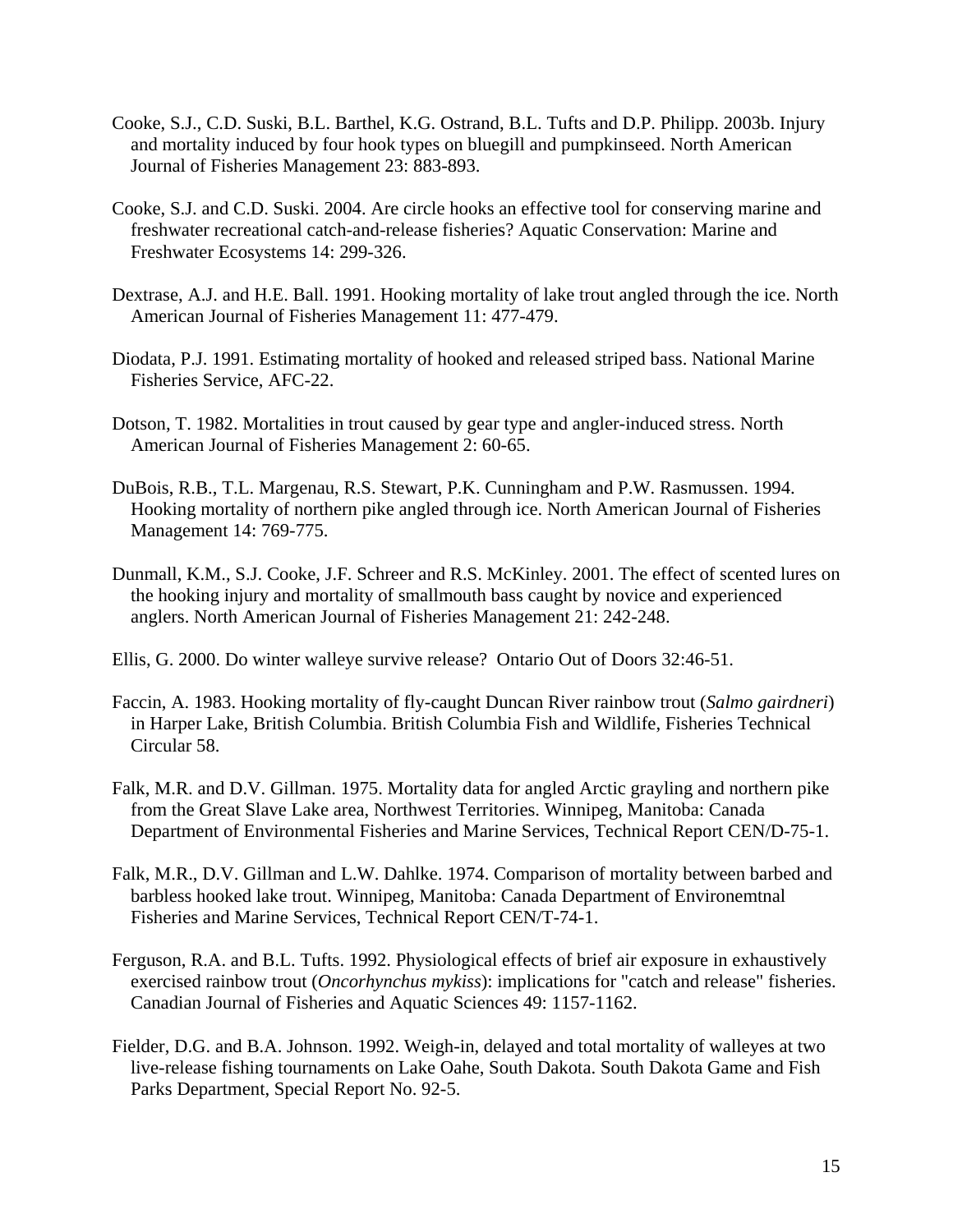- Fletcher, D.H. 1987. Hooking mortality of walleye captured in Porcupine Bay, Washington. North American Journal Fisheries Management 7: 594-596.
- Goeman, T.J. 1991. Walleye mortality during a live-release tournament on Mille Lacs, Minnesota. North American Journal of Fisheries Management 11: 57-61.
- Gustaveson, A.W., R.S. Wydoski and G.A. Wedemeyer. 1991. Physiological response of largemouth bass to angling stress. Transactions of the American Fisheries Society 120: 629- 636.
- Harrell, R.M. 1988. Catch and release mortality of striped bass with artificial lures and baits. Proceedings of the Annual Conference of the Southeastern Association of Fish and Wildlife Agencies 41: 70-75.
- Hartley, R.A. and J. R. Moring. 1991. Initial and delayed mortality of largemouth and smallmouth basses due to tournaments. In: Warmwater Fisheries Symposium I, pp. 269-272. (Cooper, J.L.and R.H. Hamre, Eds.). Fort Colins, Colorado: U.S. Department of Agriculture, Forestry Service, General Technical Report RM-207.
- Hegen, H.E. and A.W. Green. 1983. Handling and tagging survival of hook-caught spotted seatrout held in cages. Proceedings of the Texas Chapter of the American Fisheries Society 5: 39-53.
- Hegen, H.E. G.E. Saul and G.C. Matlock. 1987. Survival of hook-caught spotted seatrout. Proceedings of the Annual Conference of the Southeastern Association of the Fish and Wildlife Agencies 38: 488-494.
- Hubbard, W.D. and L.E. Miranda. 1991. Mortality of white crappie after catch and release. Proceedings of the Annual Conference of the Southeastern Association of Fish and Wildlife Agencies 43: 49-55.
- Hulbert, P.J. and R. Engstrom-Heg. 1980. Hooking mortality of worm-caught hatchery brown trout. New York Fish and Game Journal 27: 1-10.
- Hunsaker, D., II., L.F. Marnell and P. Sharpe. 1970. Hooking mortality of Yellowstone cutthroat trout. Progressive Fish Culturist 32: 231-235.
- Hysmith, B.T., J.H. Moczygemba and G.R. Wilde. 1992. Hooking mortality of striped bass in Lake Texoma, Texas-Oklahoma. Proceedings of the Annual Conference of the Southeastern Association of Fish and Wildlife Agencies 46: 413-420.
- Jackson, J.J. and D.W. Willis. 1991. Short-term mortality of smallmouth bass caught during a live-release tournament at Lake Oahe, South Dakota. Prairie Naturalist 23: 201-204.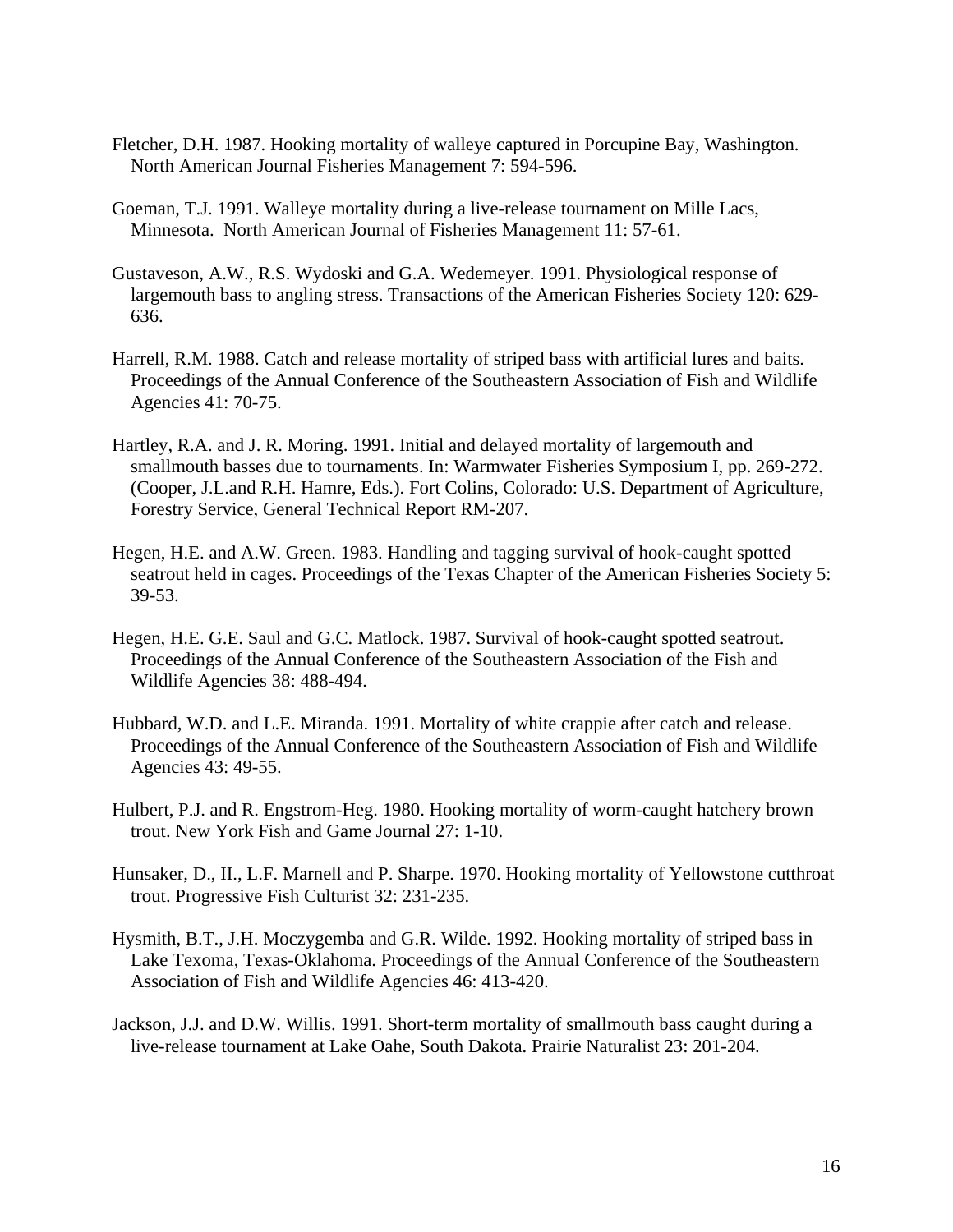- Jenkins Jr., T.M. 2003. Evaluating recent innovations in bait fishing tackle and technique for catch and release of rainbow trout. North American Journal of Fisheries Management, 23: 1098-1107.
- Kerr, S.J. 2001. A review of "fizzing"- a technique for swim bladder deflation. Ontario Ministry of Natural Resources, Fisheries Section, Peterborough, Ontario, 13 p.
- Klein, W.D. 1965. Mortality of rainbow trout caught on single and treble hooks and released. Progressive Fish Culturist 27: 171-172.
- Lee, D.P. 1989. Mortality of tournament caught and released black bass in California. In: Catch and-Release Fishing - A Decade of Experience, pp. 207-216. (Barnhart, R.A. and T.D. Roelofs, Eds.). Arcata, California: Humboltd State University, California Cooperative Fisheries Research Unit.
- Loftus, A.J., W.W. Taylor and M. Keller. 1988. An evaluation of lake trout (*Salvelinus namaycush*) hooking mortality in the upper Great Lakes. Canadian Journal of Fisheries and Aquatic Sciences 45: 1473-1479.
- Marnell, L.F. and D. Hunsaker, II. 1970. Hooking mortality of lure-caught cutthroat trout (*Salmo clarki*) in relation to water temperature, fatigue, and reproductive maturity of released fish. Transactions of the American Fisheries Society 99: 684-688.
- Martin, J.H., K.W. Rice and L.W. McEachron. 1987a. Survival of three fishes caught on trotlines. Texas Parks and Wildlife Department, Coastal Fisheries Branch, Management Data Serial No. 111.
- Martin, J.H., L.W. McEachron, J.F. Doerzbacher, K.W. Rice and J.M. Mambretti. 1987b. Comparison of trotline catches on four bait types in the Laguna Madre during June-August 1985. Texas Parks and Wildlife Department, Coastal Fisheries Branch, Manage. Data Ser. No. 124.
- Mason, J.W. and R.L. Hunt. 1967. Mortality rates of deeply hooked rainbow trout. The Progressive Fish-Culturist 29: 87-91.
- Matlock, G.C. and J.A. Dailey. 1981. Survival of hook-caught spotted seatrout held in cages. Texas Parks and Wildlife Department, Management Data Serial No. 15.
- Matlock, G.C., L.W. McEachron, J.A. Dailey, P.A. Unger and P. Chai. 1993. Short-term hooking mortalities of red drums and spotted seatrout caught on single-barb and treble hooks. North American Journal of Fisheries Management 13: 186-189.
- May, B.E. 1973. Evaluation of large-scale release programs with special reference to bass fishing tournaments. Proceedings of the Annual Conference of the Southeastern Association of Fish and Wildlife Agencies, 26: 325-329.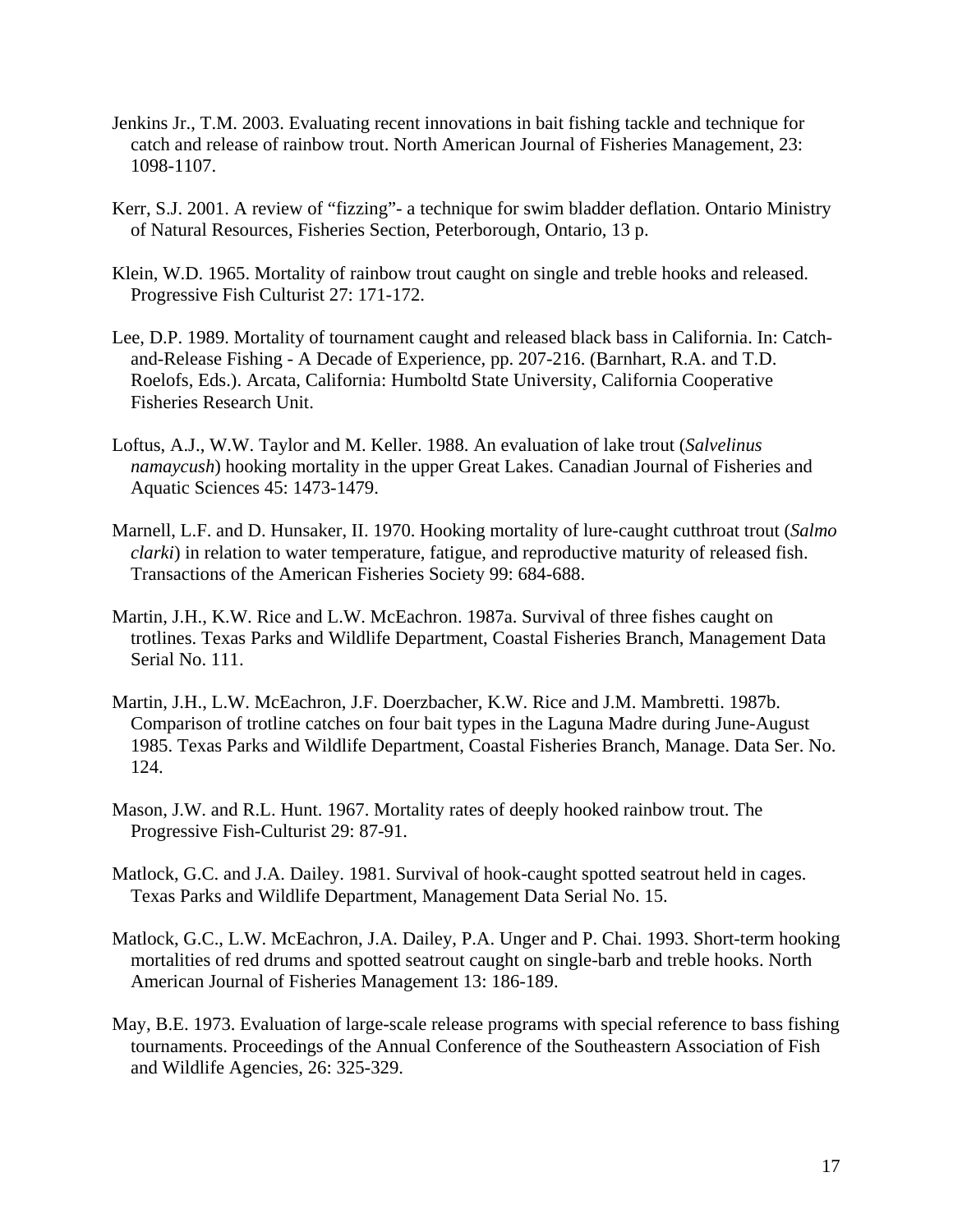- May, E. 1990. An evaluation of angler induced mortality of striped bass in Maryland. Maryland Department of Natural Resources, AFC-18-1.
- Meals, K. O. and L. E. Miranda. 1994. Size-related mortality of tournament-caught largemouth bass. North American Journal of Fisheries Management 14: 460-463.
- Milne, D.J. and E.A.R. Ball. 1956. The mortality of small salmon when caught by trolling and tagged or released untagged. In: Progress Reports of Pacific Coast Salmon Stations, No. 106, pp. 10-12. Nanaimo, British Columbia: Fisheries Research Board of Canada.
- Muoneke, M.I. 1991. Seasonal hooking mortality of Guadalupe bass caught on artificial lures. In: Warmwater Fisheries Symposium I, pp. 273-277. (Cooper, J.L. and R.H. Hamre, Eds.). Fort Collins, Colorado: U.S. Department of Agriculture, Forestry Service, General Technical Report RM-207.
- Muoneke, M.I. 1992a. Hooking mortality of white crappie, *Pomoxis annularis* Rafinesque, and spotted bass, *Micropterus punctulatus* (Rafinesque), in Texas reservoirs. Aquaculture Fisheries Management 23: 87-93.
- Muoneke, M.I. 1992b. Seasonal hooking mortality of bluegills caught on natural baits. North American Journal of Fisheries Management 12: 645-649.
- Muoneke, M.I. 1993. Seasonal hooking mortality of flathead catfish and blue catfish. Proceedings of the Annual Conference of the Southeastern Association of Fish and Wildlife Agencies 45: 392-398.
- Muoneke, M. I. and W.M. Childress. 1994. Hooking mortality: a review for recreational fisheries. Reviews in Fisheries Science 2(2): 123-156.
- Myers, R.A. and S.M. Poarch. 2000. Effects of bait type and hooking location on post-release mortality of largemouth bass. Proceedings of the Annual Conference of the Southeastern Association of Fish and Wildlife Agencies 54: 39-45.
- Nelson, K. L. 1998. Catch-and-release mortality of striped bass in the Roanoke River, North Carolina. North American Journal of Fisheries Management 18: 25-30.
- Newman, D.L. and T.W. Storck. 1986. Angler catch, growth and hooking mortality of tiger muskellunge in small centrarchid-dominated impoundments. American Fisheries Society Special Publication 15: 246-351.
- Natural Research Consultants. 1989. Hooking mortality study. Saltonstall-Kennedy Project Quarterly Progress Report, Natural Resources Consultants NA89AB-H-00012.
- Nuhfer, A.J. and G.R. Alexander. 1992. Hooking mortality of trophy-sized wild brook trout caught on artificial lures. North American Journal of Fisheries Management 12: 634-644.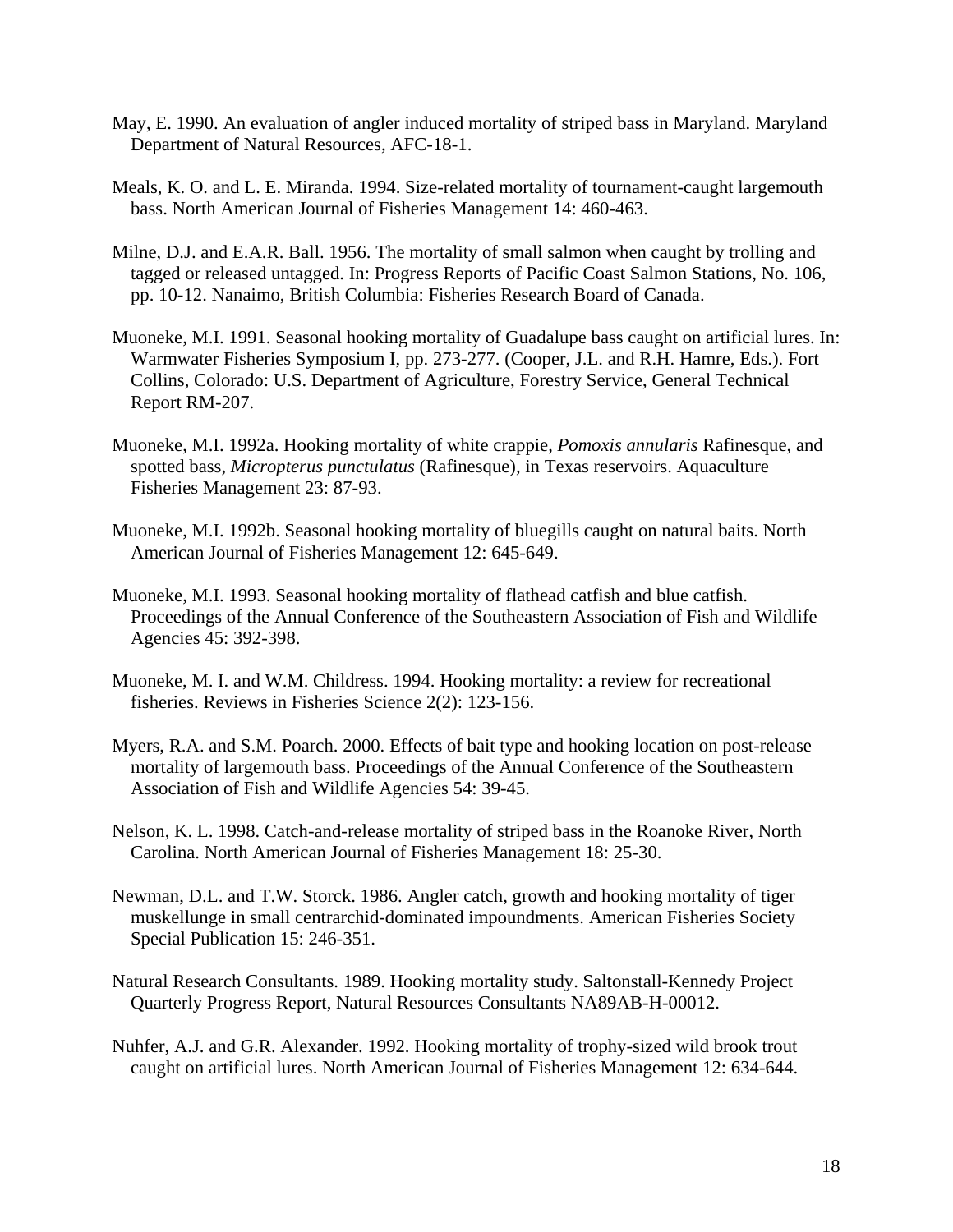- Ontario Ministry of Natural Resources. 2003. 2000 Survey of recreational fishing in Ontario: a descriptive analysis. Peterborough, Ontario. 237 p.
- Ontario Ministry of Natural Resources and Muskies Canada. 1999. Effective release techniques for muskellunge. Peterborough, Ontario. 7 p.
- O'Neil, J. and R. Pattenden. 1992. Walleye mortality at four live-release tournaments in Alberta, 1991. R.L. & L. Environmental Services Ltd. Edmonton, Alberta, 49 p.
- Ott, R.A., Jr. and K.W. Storey. 1993. Channel catfish hooking mortality. Proceedings of the Annual Conference of the Southeastern Association of Fish and Wildlife Agencies 45: 399- 406.
- Parks, J.O. and J.E. Kraai. 1991. Walleye hooking mortality at Lake Meredith. Texas Parks and Wildlife Department, Fisheries Division, Management Data Serial No. 52.
- Pauley, G.B. and G.L. Thomas. 1993. Mortality of anadromous coastal cutthroat trout caught with artificial lures and natural bait. North American Journal of Fisheries Management 13: 337-345.
- Payer, R.D., R.B. Pierce and D.L. Pereira. 1989. Hooking mortality of walleyes caught on live and artificial baits. North American Journal of Fisheries Management 9: 188-192.
- Pelzman, R.J. 1978. Hooking mortality of juvenile largemouth bass, *Micropterus salmoides*. California Fish and Game 64(3): 185-188.
- Rowe, R. and K. Esseltine. 2001. Post catch-and-release survival of Lake Nipissing walleye during ice fishing. Ontario Ministry of Natural Resources, Draft Report. 14 p.
- Rutledge, W.P. 1975. Hooking mortality study. Texas Parks and Wildlife Department, Final Report, Federal Aid Project, F-31-R1.
- Rutledge, W.P. and D.L. Pritchard. 1977. Hooking mortality of largemouth bass captured by artificial lures and natural bait. In: Catch-and-Release Fishing as a Management Tool, pp. 103- 107. (Barnhart, R.A. and T.D. Roelofs, Eds.). Arcata, California: Humboltd State University, California Cooperative Fisheries Research Unit.
- Schaefer, W.F. 1989. Hooking mortality of walleyes in a northwestern Ontario Lake. North American Journal of Fisheries Management 9: 193-194.
- Schaeffer, J.S. and E.M. Hoffman. 2002. Performance of barbed and barbless hooks in a marine recreational fishery. North American Journal of Fisheries Management 22: 229-235.
- Schill, D.J. 1996. Hooking mortality of bait-caught rainbow trout in an Idaho stream and a hatchery: implications for special-regulation management. North American Journal of Fisheries Management 16: 348-356.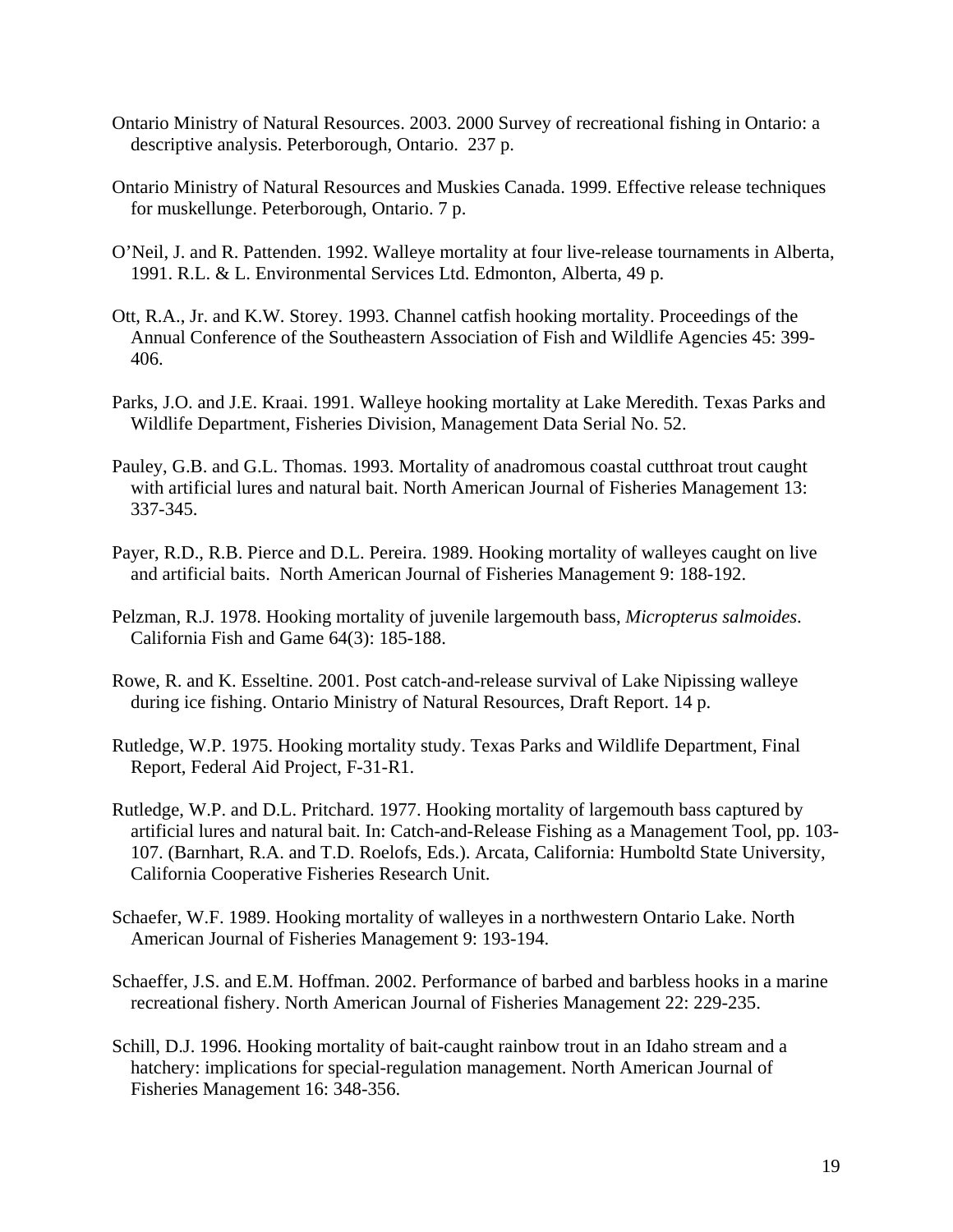- Schill, D.J., J.S. Griffith and R.E. Gresswell. 1986. Hooking mortality of cutthroat trout in a catch-and-release segment of the Yellowstone River, Yellowstone National Park. North American Journal of Fisheries Management 6: 226-232.
- Schisler, G.J. and E.P. Bergersen. 1996. Post-release hooking mortality of rainbow trout caught on scented artificial baits. North American Journal of Fisheries Management 16: 570-578.
- Schramm, H.L., Jr., P.J. Haydt and N.A. Bruno. 1985. Survival of tournament-caught largemouth bass in two Florida lakes. North American Journal of Fisheries Management 5: 606-611.
- Schramm, H.L., Jr., P.J. Haydt and K.M. Portier. 1987. Evaluation of pre-release, post-release, and total mortality of largemouth bass caught during tournaments in two Florida lakes. North American Journal of Fisheries Management 7: 394-402.
- Seidensticker, E.P. 1977. Mortality of largemouth bass for two tournaments using a "Don't Kill Your Catch" program. In: Catch-and-Release Fishing as a Management Tool, pp. 99-102. (Barnhart, R.A. and T.D. Roelofs, Eds.). Arcata, California: Humboltd State University, California Cooperative Fisheries Research Unit.
- Shetter, D.S. and L.N. Allison. 1955. Comparison of mortality between fly-hooked and worm hooked trout in Michigan streams. Michigan Department of Conservation, Institute Fisheries Research Miscellaneous Publication No. 9.
- Shetter, D.S. and L.N. Allison. 1958. Mortality of trout caused by hooking with artificial lures in Michigan waters. Michigan Department of Conservation, Institute for Fisheries Research Miscellaneous Publication. No. 12.
- Siewert, H.F. and J.B. Cave. 1990. Survival of released bluegill, *Lepomis macrochirus*, caught on artificial flies, worms, and spinner lures. Journal of Freshwater Ecology 5(4): 407-411.
- Smith, I. 2001. How to make a cradle release for muskie. Ontario Out of Doors, March: 20-22.
- Strange, D. 2003. Through-the-gill hook removal. In-Fisherman 28(6): 6-8.
- Stringer, G.E. 1967. Comparative hooking mortality using three types of terminal gear on rainbow trout from Pennask Lake, British Columbia. Canadian Fish Culturist 39: 17-21.
- Suski, C.D., S.S. Killen, S.J. Cooke, J.D. Kieffer, D.P. Philipp and B.L. Tufts. 2004. Physiological significance of the weigh-in during live-release angling tournaments for largemouth bass. Transactions of the American Fisheries Society 133: 1291-1303.
- Suski, C.D., J.H. Svec, J.B. Ludden, F.J.S. Phelan and D.P. Philipp. 2003. The effect of catch and-release angling on the parental care behaviour of male smallmouth bass. Transactions of the American Fisheries Society 132: 210-218.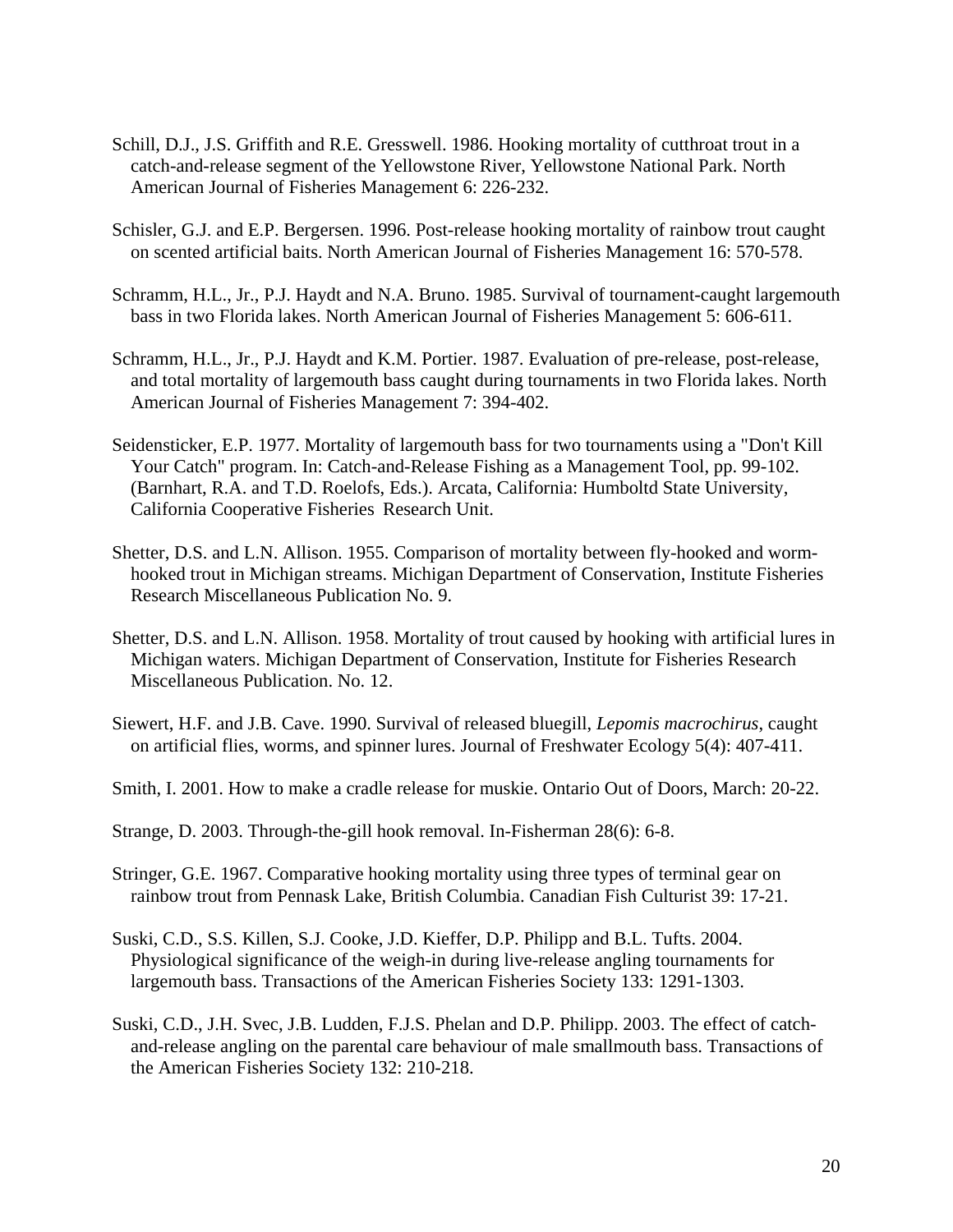- Taylor, M.J. and K.R. White. 1992. A meta-analysis of hooking mortality of nonanadromous trout. North American Journal of Fisheries Management 12: 760-767.
- Tilyou, G.A. and C.E. Hoenke. 1992. Evaluation of unattended yo-yos and triggers. Proceedings of the Annual Conference of the Southeastern Association of Fish and Wildlife Agencies 46: 505-509.
- Titus, R.G. and C.D. Vanicek. 1988. Comparative hooking mortality of lure-caught lahontan cutthroat trout at Heenan Lake, California. California Fish and Game 74(4): 218-225.
- Tufts, B.L., Y. Lang, K. Tufts and R.G. Boutilier. 1991. Exhaustive exercise in "wild" Atlantic salmon (*Salmo salar*): acid-base regulation and blood gas transport. Canadian Journal of Fisheries and Aquatic Sciences 48: 868-874.
- Vincent-Lang, D., M. Alexandersdottir and D. McBride. 1993. Mortality of coho salmon caught and released using sport tackle in the Little Susitna River, Alaska. Fisheries Reseach 15:339- 356.
- Warner, K. 1976. Hooking mortality of landlocked Atlantic salmon, *Salmo salar* in a hatchery environment. Transactions of the American Fisheries Society 105: 365-369.
- Warner, K. 1978. Mortality of lake-dwelling landlocked Atlantic salmon, *Salmo salar*. Transactions of the American Fisheries Society 107: 518-522.
- Warner, K. 1979. Mortality of landlocked Atlantic salmon hooked on four types of fishing gear at the hatchery. Progressive Fish Culturist 41: 99-102.
- Warner, K. and P.R. Johnson. 1978. Mortality of landlocked Atlantic salmon (*Salmo salar*) hooked on flies and worms in a river nursery area. Transactions of the American Fisheries Society 107: 772-775.
- Weidlein, W.D. 1989. Mortality of released sublegal-sized smallmouth bass, catch-and-release implications. In: Catch-and-Release Fishing – A Decade of Experience, pp 217-228. (Barnhart, R.A. and T.D. Roelofs, Eds.). Arcata, California: Humboltd State University, California Cooperative Fisheries Research Unit.
- Welborn, T.L., Jr., and J.H. Barkley. 1974. Study on the survival of tournament released bass on Ross R. Barnett Reservoir, April 1973. Proceedings of the Annual Conference of the Southeastern Association of Game and Fish Agencies 27: 512-519.
- Wertheimer, A., A. Celewycz, H. Jaenicke, D. Mortensen and J. Orsi. 1989. Size-related hooking mortality of incidentally caught chinook salmon, *Oncorhynchus tshawytscha*. Marine Fisheries Review 51(2): 28-35.
- Wertheimer, A.C. 1988. Hooking mortality of chinook salmon released by commercial trollers. North American Journal of Fisheries Management 8: 346-355.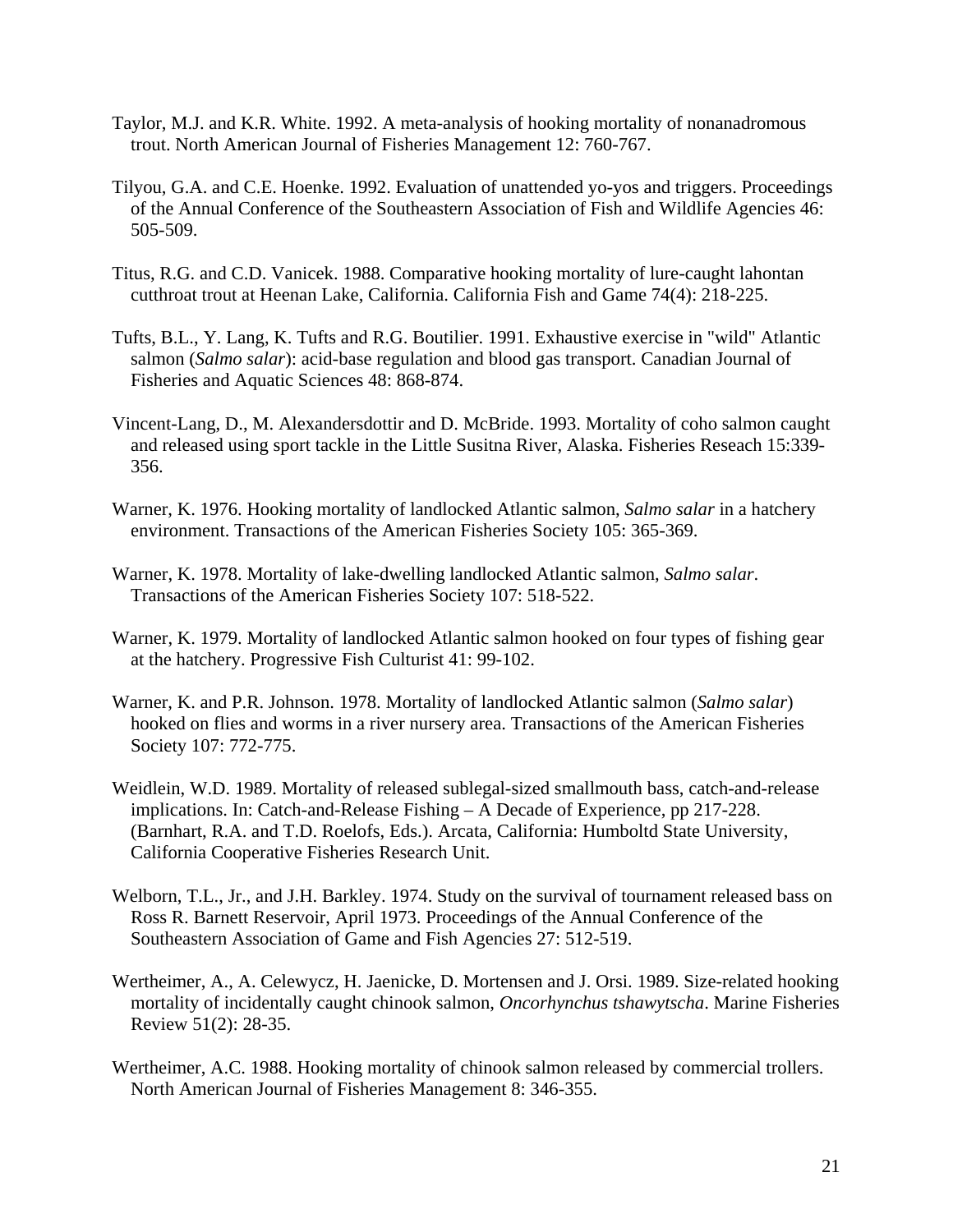Wilde, G.R. 1998. Tournament-associated mortality in black bass. Fisheries 23(10): 12-22.

- Wilde, G.R., M.I. Muoneke, P.W. Bettoli, K.L. Nelson and B.T. Hysmith. 2000. Bait and temperature effects on striped bass hooking mortality in freshwater. North American Journal of Fisheries Management 20: 810-815.
- Wilkie, M.P., M.A. Brobbel, K. Davidson, L. Forsyth and B.L. Tufts. 1997. Influences of temperature upon the post-exercise physiology of Atlantic salmon. Canadian Journal of Fisheries and Aquatic Sciences 54: 503-511.
- Wydoski, R.S., G.A. Wedemeyer and N.C. Nelson. 1976. Physiological response to hooking stress in hatchery and wild rainbow trout (*Salmo gairdneri*). Transactions of the American Fisheries Society 5: 601-606.

#### **Personal Communications**

Esseltine, K.R. Department of Biology, Queen's University, Kingston, Ontario, Canada.

Suski, C.D. Harkness Laboratory of Fisheries Research, Aquatic Research and Development Section, Ontario Ministry of Natural Resources, Peterborough, Ontario, Canada.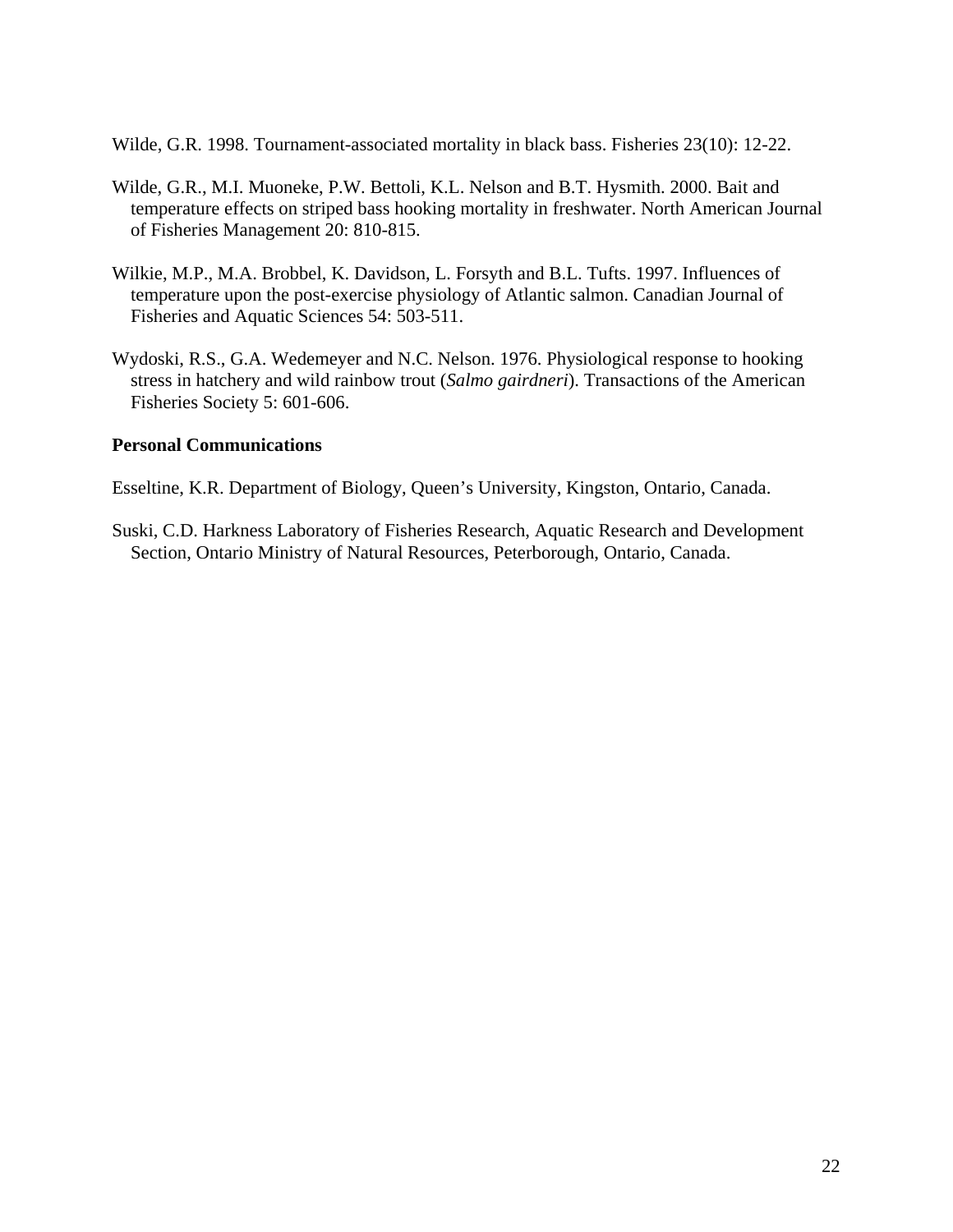| <b>Species</b>     | $\mathbf N$ | <b>Days</b>    | % Mortality    | Reference                      |
|--------------------|-------------|----------------|----------------|--------------------------------|
|                    |             |                |                |                                |
| Blue catfish       | 52          | 3              | 5.1            | Muoneke, 1993                  |
|                    |             |                |                |                                |
| Channel catfish    | 214         | 3              | 19             | Ott and Storey, 1993           |
| Channel catfish    | 704         | 6              | 33             | Rutledge, 1975                 |
| Channel catfish    | 14          | $\leq$ 1       | $\overline{0}$ | Tilyou and Hoenke, 1992        |
|                    |             |                |                |                                |
| Flathead catfish   | 52          | 3              | 11.5           | Muoneke, 1993                  |
|                    |             |                |                |                                |
| Yellow bullhead    | 20          | $\leq$ 1       | $\overline{0}$ | Tilyou and Hoenke, 1992        |
|                    |             |                |                |                                |
| Muskellunge        |             | 3.5            | 30             | Beggs et al., 1980             |
|                    |             |                |                |                                |
| Northern pike      | 242         | $5-16$         | $0-4.8$        | Burkholder, 1992               |
| Northern pike      | 94          | $4 - 10$       | 6.4            | Falk and Gilman, 1975          |
| Northern pike      | 185         | $\overline{2}$ | $1 - 33$       | Dubois et al., 1994            |
|                    |             |                |                |                                |
| Tiger muskellunge  | 217         | $\mathbf{1}$   | 9.7            | Newman and Storck, 1986        |
|                    |             |                |                |                                |
| Artic grayling     | 180         | $\overline{2}$ | 0.6            | Clark, 1991                    |
| Artic grayling     | 158         | $4 - 10$       | 5.1            | Falk and Gilman, 1975          |
|                    |             |                |                |                                |
| Atlantic salmon    | 300         | $10 - 14$      | $0.3 - 5.7$    | Warner, 1976                   |
| Atlantic salmon    | 149         | 5              | 13             | Warner, 1978                   |
| Atlantic salmon    | 177         | $2 - 5$        | $4 - 35$       | Warner and Johnson, 1978       |
| Atlantic salmon    | 1221        | $3 - 14$       | 5.1            | Warner, 1979                   |
| Atlantic salmon    | 20          |                | $\overline{0}$ | Booth et al., 1994             |
|                    |             |                |                |                                |
| <b>Brook</b> trout | 550         | $7 - 10$       | $1 - 57$       | Shetter and Allison, 1955      |
| <b>Brook</b> trout | 806         | $\mathbf{1}$   | 2.6            | Shetter and Allison, 1958      |
| <b>Brook</b> trout | 630         | $\overline{2}$ | 4.3            | Nuhfer and Alexander, 1992     |
|                    |             |                |                |                                |
| Brown trout        | 490         | 14             | 13.5           | Hulbert and Engstrom-Heg,      |
|                    |             |                |                | 1980                           |
| Brown trout        | 107         | $\mathbf{1}$   | 0.9            | Shetter and Allison, 1958      |
| <b>Brown</b> trout | 197         |                | $0 - 28$       | Shetter and Allison, 1955      |
| Brown trout        | 215         | 10             | $3 - 7$        | Barwick, 1985                  |
|                    |             |                |                |                                |
| Chinook salmon     | 888         | $4 - 6$        | 22.1           | Wertheimer et al., 1989        |
| Chinook salmon     | 506         | 5              | $21 - 25$      | Wertheimer, 1988               |
| Chinook salmon     | 100         | $1 - 5$        | 10             | Bendock and Alexandersdotitir, |
|                    |             |                |                | 1991                           |

# **Appendix 1: Summary of findings from catch-and-release studies.**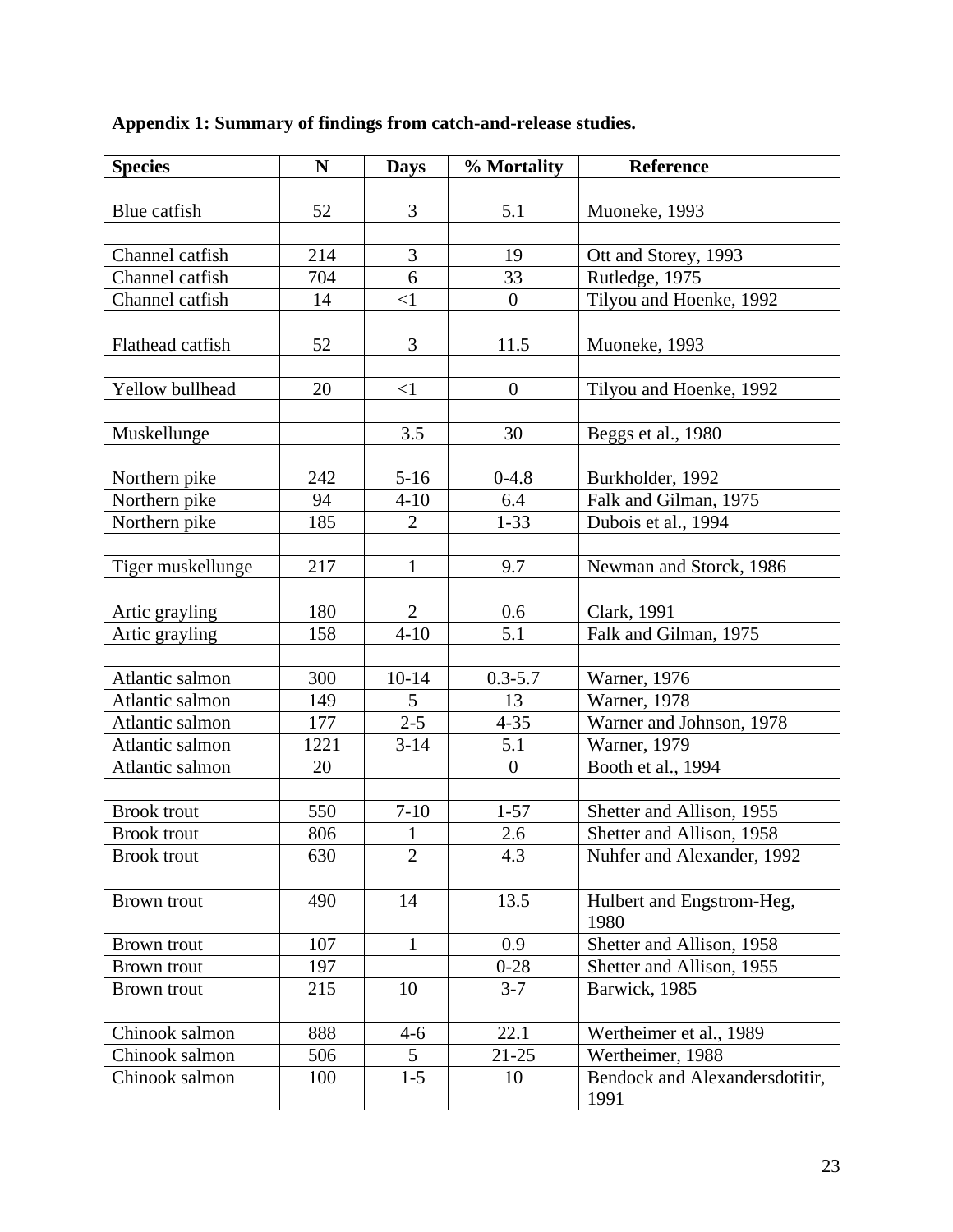| <b>Species</b>  | $\mathbf N$ | <b>Days</b>    | % Mortality | <b>Reference</b>               |
|-----------------|-------------|----------------|-------------|--------------------------------|
| Chinook salmon  | 245         | 5 <sup>5</sup> | $6 - 11$    | Bendock and Alexandersdotitir, |
|                 |             |                |             | 1991                           |
| Chinook salmon  | 3618        |                | 11.8        | Butler and Loeffel, 1972       |
| Chinook salmon  | 66          | $\overline{2}$ | 9.1         | Natural Research Consultants,  |
|                 |             |                |             | 1989                           |
|                 |             |                |             |                                |
| Coho salmon     | 85          | 35             | $42 - 55$   | Milne and Ball, 1956           |
| Coho salmon     | 147         | $\overline{2}$ | 6.8         | Natural Research Consultants,  |
|                 |             |                |             | 1989                           |
| Coho salmon     | 4861        |                | 18.4        | Butler and Loeffel, 1972       |
| Coho salmon     | 384         |                | 69.3        | Vincent-Lang et al., 1993      |
|                 |             |                |             |                                |
| Cutthroat trout | 652         | 30             | 5.11-5.5    | Marnell and Hunsaker, 1970     |
| Cutthroat trout | 690         | 30             | 3.8         | Dotson, 1982                   |
| Cutthroat trout | 509         | 10             | $5 - 73$    | Hunsaker et al., 1970          |
| Cutthroat trout | 72698       |                | 0.3         | Schill et al., 1986            |
| Cutthroat trout | 578         | $\overline{4}$ | 1.37-48.5   | Titus and Vanicek, 1988        |
|                 |             |                |             |                                |
| Lake trout      | 129         | $4 - 10$       | 6.98        | Falk et al., 1974              |
| Lake trout      | 67          | $\overline{2}$ | 14.9        | Loftus et al., 1988            |
| Lake trout      | 50          | $\overline{2}$ | 10          | Dextrase and Ball, 1991        |
|                 |             |                |             |                                |
| Rainbow trout   | 100         | 120            | 95          | Mason and Hunt, 1967           |
| Rainbow trout   | 1000        | 3              | $1 - 10$    | Klein, 1965                    |
| Rainbow trout   | 159         |                | $11 - 35$   | Shetter and Allison, 1955      |
| Rainbow trout   | 300         | 120            | 34.5-82     | Mason and Hunt, 1967           |
| Rainbow trout   | 38          | 10             | $5-39$      | Barwick, 1985                  |
| Rainbow trout   | 574         | $\overline{2}$ | 5.7-36      | Stringer, 1967                 |
| Rainbow trout   | 65          | $1 - 2$        | 20          | Faccin, 1983                   |
| Rainbow trout   | 346         | $\mathbf{1}$   | 5.2         | Shetter and Allison, 1958      |
| Rainbow trout   | 900         | $28\,$         | 2.1         | Jenkins, 2003                  |
| Rainbow trout   | 281         | 29-34          | 16          | Schill, 1996                   |
|                 |             |                |             |                                |
| Striped bass    | 576         | 3              | 1.87-70.39  | May, 1990                      |
| Striped bass    | 307         | 3              | 38.1        | Hysmith et al., 1992           |
| Striped bass    | 113         | 3              | $0 - 69$    | Childress, 1989a               |
| Striped bass    | 464         | 14             | $16-17$     | <b>Harrel</b> , 1988           |
| Striped bass    | 215         | 30-40          | 15-29       | Diodati, 1991                  |
| Striped bass    | 89          | >3             | 14-67       | Bettoli and Osborne, 1998      |
| Striped bass    | 153         | 3              | 6.4         | <b>Nelson</b> , 1998           |
|                 |             |                |             |                                |
| Palmetto bass   | 89          | 3              | $1-29$      | Childress, 1989a               |
|                 |             |                |             |                                |
| White bass      | 122         | 3              | 0.8         | Childress, 1989a               |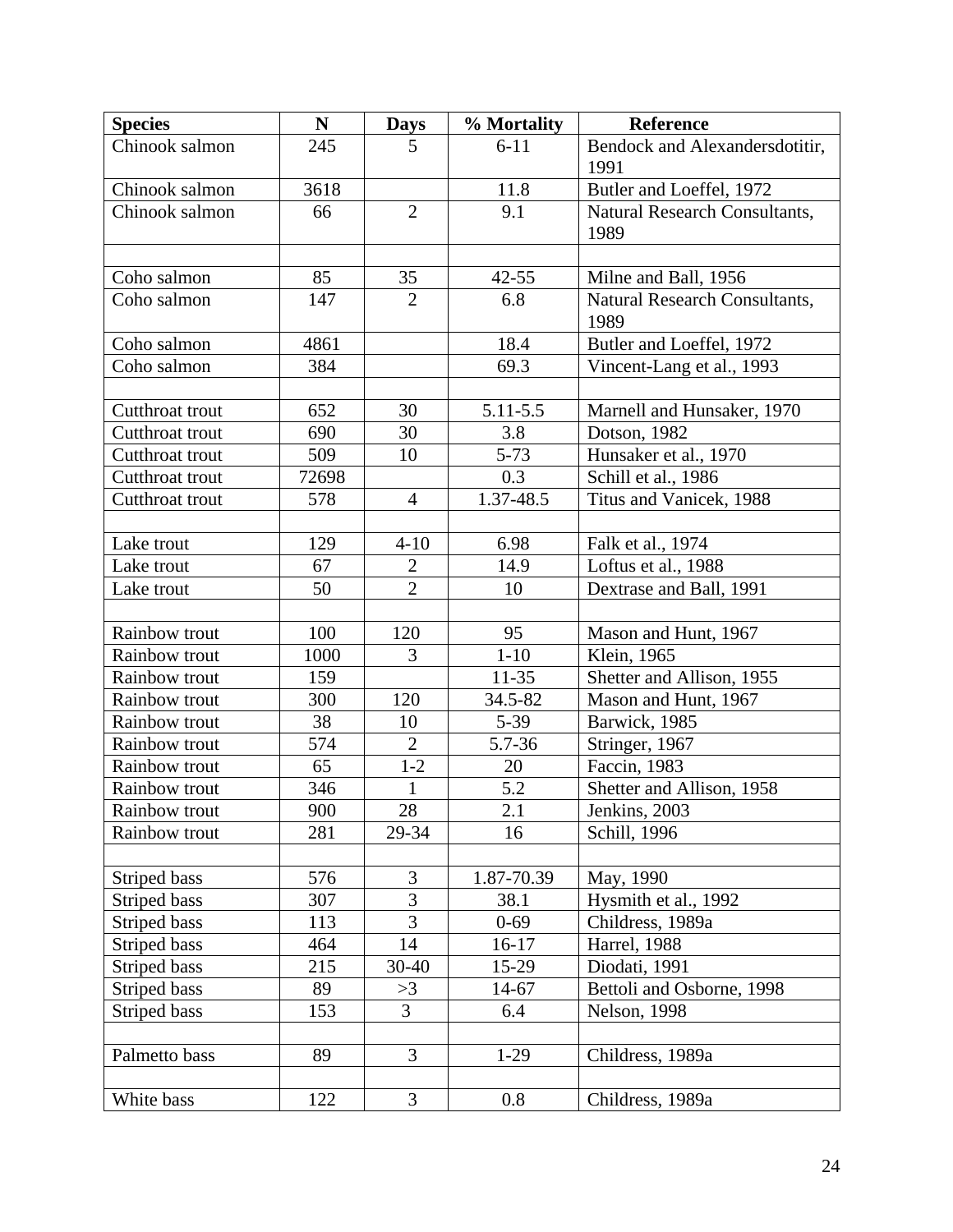| <b>Species</b>                 | $\mathbf N$ | <b>Days</b>    | % Mortality      | Reference                                     |
|--------------------------------|-------------|----------------|------------------|-----------------------------------------------|
|                                |             |                |                  |                                               |
| Yellow bass                    | 5           | $<$ 1          | 60               | Tilyou and Hoenke, 1992                       |
|                                |             |                |                  |                                               |
| Black sea bass                 | 64          | $\overline{2}$ | 4.7              | Bugley and Shepherd, 1991                     |
|                                |             |                |                  |                                               |
| Crappie                        | 15          | $<$ 1          | $\boldsymbol{0}$ | Tilyou and Hoenke, 1992                       |
|                                |             |                |                  |                                               |
| Black crappie                  | 202         | $<$ 1          | 19-77            | Childress, 1989b                              |
|                                | 226         | $6 - 11$       | 3                |                                               |
| White crappie<br>White crappie | 69          | 18             | 29               | Hubbard and Miranda, 1991<br>Childress, 1989b |
| White crappie                  | 43          | 3              | 9.3              | Muoneke, 1992a                                |
| White crappie                  | 13          | $\leq 504$     | 15.4             | Colvin, 1991                                  |
|                                |             |                |                  |                                               |
| Bluegill                       | 170         | 3              | $1.1 - 25.3$     | Muoneke, 1992b                                |
| Bluegill                       | 210         | 3              | $0-18$           | Burdick and Wydoski, 1989                     |
| Bluegill                       | 75          | 10             | 30-88            | Siewert and Cave, 1990                        |
| Bluegill                       | 200         | $\overline{7}$ | $4 - 14$         | Barthel et al., 2003                          |
| Bluegill                       | 685         | 3              | 1.3              | Cooke et al., 2003b                           |
|                                |             |                |                  |                                               |
| Pumpkinseed                    | 175         | 3              | $\overline{0}$   | Cooke et al., 2003b                           |
|                                |             |                |                  |                                               |
| Rock bass                      | 80          | 5              | $\boldsymbol{0}$ | Cooke et al., 2001                            |
|                                |             |                |                  |                                               |
| <b>Black</b> bass              |             |                | 5                | Lee, 1989                                     |
|                                |             |                |                  |                                               |
| Largemouth bass                | 1106        | $1 - 2$        | $3-16$           | Bennett et al., 1989                          |
| Largemouth bass                | 3283        | $\leq$ 1       | 14               | Schramm et al., 1985                          |
| Largemouth bass                | 3129        | 28             | 32               | Seidensticker, 1977                           |
| Largemouth bass                | 261         | 14             | 19.4             | Archer and Loyacano, 1975                     |
| Largemouth bass                | 1351        | 6              | 38               | Rutledge and Pritchard, 1975                  |
| Largemouth bass                | 1422        | $7 - 23$       | 30               | May, 1973                                     |
| Largemouth bass                | 1863        | 19             | 14.3             | Welborn and Barkley, 1974                     |
| Largemouth bass                |             | 14-21          | 26.7             | Schramm et al., 1987                          |
| Largemouth bass                | 285         | 60             | 11.2             | Pelzman, 1978                                 |
| Largemouth bass                |             | $\overline{2}$ | 3.2              | Hartley and Moring, 1991                      |
| Smallmouth bass                | 70          | $\overline{7}$ | $0 - 11$         |                                               |
| Smallmouth bass                | 634         | 20             | $4.2 - 47.3$     | Clapp and Clark, 1989<br>Weidlein, 1989       |
| Smallmouth bass                |             | $\overline{2}$ | 8.9              | Hartley and Moring, 1991                      |
| Smallmouth bass                | 458         |                | $0 - 8.5$        | Bennett et al., 1989                          |
| Smallmouth bass                | 61          | $\overline{2}$ | 4.9              | Jackson and Willis, 1991                      |
| Smallmouth bass                | 238         | 3              | $\Omega$         | Dunmall et al., 2001                          |
|                                |             |                |                  |                                               |
|                                |             |                |                  |                                               |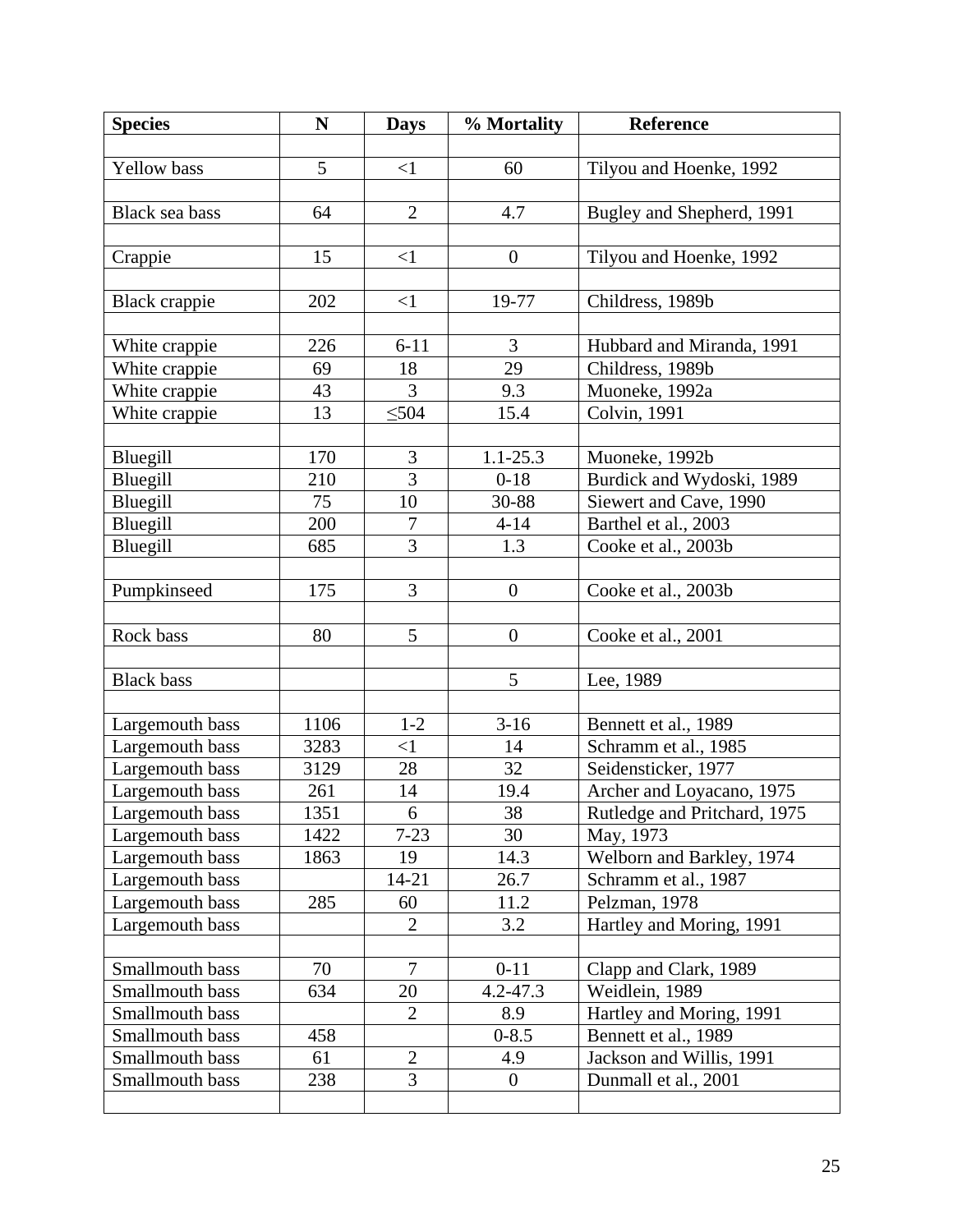| <b>Species</b>    | ${\bf N}$ | <b>Days</b>    | % Mortality    | Reference                 |
|-------------------|-----------|----------------|----------------|---------------------------|
| Guadalupe bass    | 85        | 3              | 2.4            | Muoneke, 1991             |
|                   |           |                |                |                           |
| Spotted bass      | 47        | $\overline{3}$ | 8.5            | Muoneke, 1992a            |
|                   |           |                |                |                           |
| Walleye           | 180       | 12             | 1.1            | Fletcher, 1987            |
| Walleye           | 865       | 5              | 40             | Goeman, 1991              |
| Walleye           | 47        | $\overline{3}$ | $\overline{0}$ | Parks and Kraai, 1991     |
| Walleye           | 2357      | $\overline{3}$ | 21             | Fielder and Johnson, 1992 |
| Walleye           |           | 14-28          | $5 - 16$       | Payer et al., 1989        |
| Walleye           | 240       | $\overline{2}$ | 0.8            | Schaefer, 1989            |
| Walleye           | 123       | $\mathbf{1}$   | 23             | Rowe and Esseltine, 2002  |
|                   |           |                |                |                           |
| Sauger            | 74        | <1             | $\overline{4}$ | Bettoli et al., 2000      |
|                   |           |                |                |                           |
| <b>Black</b> drum | 19        | <1             | $\overline{0}$ | Martin et al., 1987b      |
| <b>Black</b> drum | 325       |                | $\overline{0}$ | Martin et al., 1987a      |
|                   |           |                |                |                           |
| Red drum          | 171       | $\leq$ 1       | $\overline{0}$ | Martin et al., 1987b      |
| Red drum          | 121       | 3              | 4.13           | Matlock et al., 1993      |
| Red drum          | 38        | $\overline{3}$ | 44.7           | Childress, 1989a          |
| Red drum          | 968       |                | 0.21           | Martin et al., 1987a      |
|                   |           |                |                |                           |
| Spotted seatrout  | 401       | $\overline{7}$ | 37             | Hegen et al., 1983        |
| Spotted seatrout  | 43        | $\leq$ 1       | 20-70          | Martin et al., 1987b      |
| Spotted seatrout  | 52        | $7-9$          | $0 - 56$       | Matlock and Dailey, 1981  |
| Spotted seatrout  |           | $\overline{7}$ | 17-27          | Hegen et al., 1987        |
| Spotted seatrout  | 124       | 3              | 7.29           | Matlock et al., 1993      |
| Spotted seatrout  | 127       |                | 16.54          | Martin et al., 1987a      |
|                   |           |                |                |                           |
| White seabass     | 221       | 90             | 10             | Aalbers et al., 2004      |